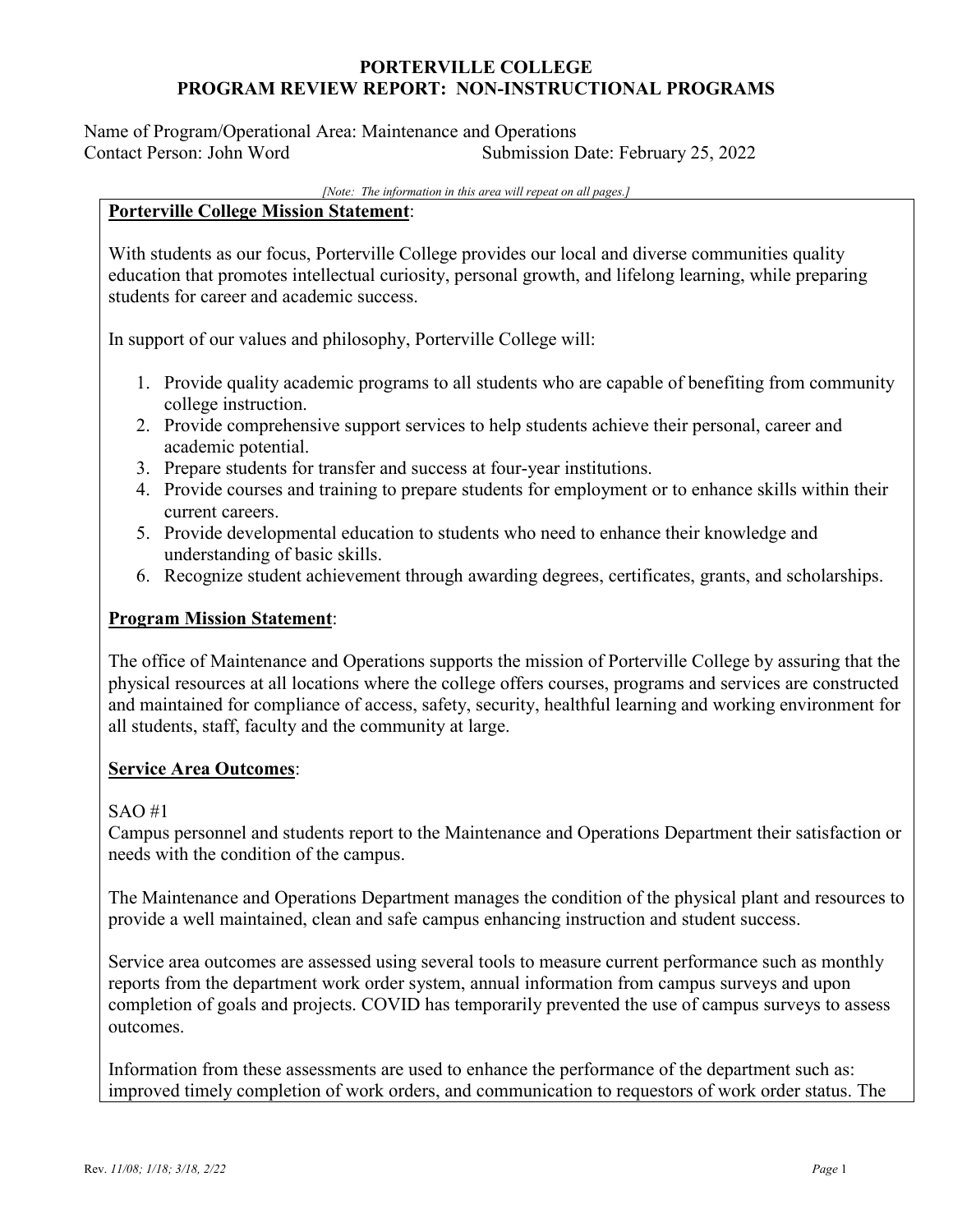Name of Program/Operational Area: Maintenance and Operations Contact Person: John Word Submission Date: February 25, 2022

#### *[Note: The information in this area will repeat on all pages.]*

campus surveys provide additional insight to the opinions of students, faculty and staff which helps with the decisions on projects improving the learning environment.

#### **Program Analysis and Trends**

#### *Changes in Program over Last Three Years*

Modernization projects to campus facilities are a welcomed accomplishment to the campus community.

The modernization of restrooms in the Academic Center, Fine Arts and Gym has brought new life to these buildings. The campus kitchen received a complete face lift with infrastructure, appliances and wall coverings.

The PC Gym received new hardwood flooring, new basketball goals and floor protection along with branded wall pads to improve the safety of the players.

Campus infrastructure was evaluated and recommended corrections were complete.

Due to COVID indoor air quality improvements were made with the installation of Bi Polar Ionization and higher efficiency air filtration in air condition systems throughout the campus.

February 2021, 20.5 acres of land were purchased as part of the Facility Master Plan (FMP) to re-align College Ave., construct a new East to West connector from Plano to Main Streets and develop a new Athletic Complex near the Stadium.

October 2021 started the modernization of Jamison Stadium.

February 24, 2022 A ground breaking celebration was held which signaled construction of the new Allied Health building.

#### *Data Review*

Campus surveys offer another analysis tool to measure performance over a period of several years. These surveys are completed by campus Institutional Research.

Data from SchoolDude, the Maintenance and Operations work order system, provides information on the percentage of work orders completed during the fiscal year. During fiscal year 2020- 2021 99% of the work orders were complete in which 18% of those was for Health and Safety. Health and Safety requests associated with COVID included requests for PPE, Sneeze guards, Sanitizers, Foggers and labels for handwashing.

Goals from the previous program review offer performance measurement in the ability to achieve those goals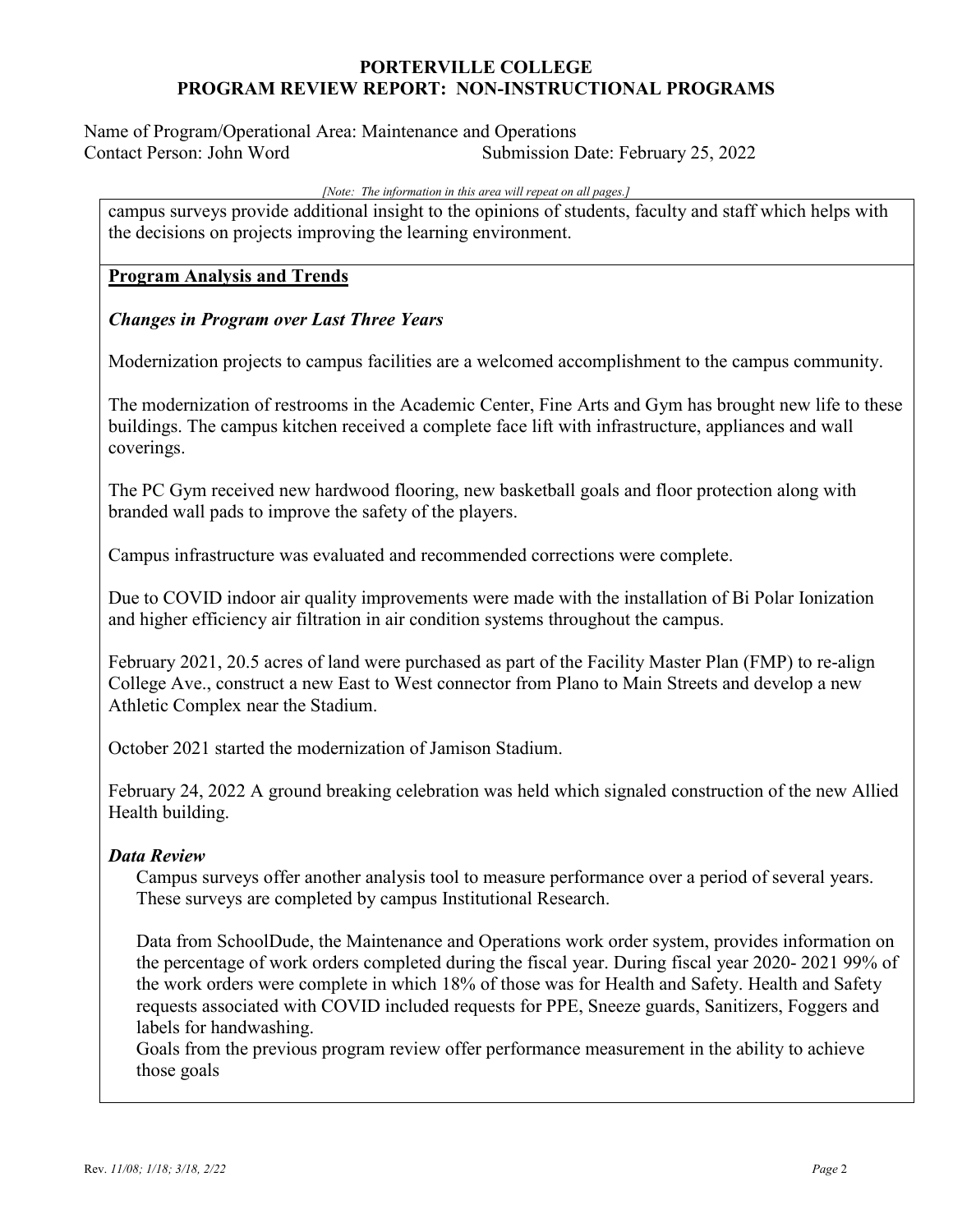Name of Program/Operational Area: Maintenance and Operations Contact Person: John Word Submission Date: February 25, 2022

#### *[Note: The information in this area will repeat on all pages.]*

The college's Scheduled Maintenance list is a living document that reflects the needs for the campus facilities. Projects on this list are completed on a prioritized basis as new projects are added to the list. Performance of the department can be seen in the completion of projects from this list. These projects include new roofs, HVAC, restroom remodels, flooring, furniture, lighting, energy management, and security systems.

## *Program Strengths*

The last two years have proven challenging for all. Some challenges within the Maintenance & Operations Department were to maintain a full supportive staff while being in compliance with early pandemic rules of social distancing. The Strength of the Maintenance and Operations department's staff being flexible and able to work different schedules while social distancing rules changed, was impressive. Many times staff worked extra days and hours to ensure the proper support of the campus.

The School Dude Computerized Maintenance Management System (CMMS) continues to provide efficiency while managing the work orders which are submitted by campus staff. The work order system provides increased reporting capabilities for the department and consistent response for services.

Training is provided to our staff for equipment that is used to assist in the cleaning and disinfecting of interior spaces. It is important that facility functions stay current and staff is provided with the training, tools, equipment, and material required to improve and maintain the condition of the campus facilities.

Campus improvements are an ongoing theme with the Maintenance and Operations department. Many projects have seen successful completion providing added comfort and safety for students, staff and faculty.

### *Areas of Improvement*

Although measures have been taken to maximize our custodial staff's resources, we are still understaffed in the custodial department. Currently the area of greatest need in the Maintenance & Operations Department is custodial staffing. Porterville College (PC) has approximately 271,252 square feet of space. The industry's square foot average for cleaning (per custodian) is 25,000 sq. ft. of space to achieve the lower end of adequate cleaning for a campus. PC is currently staffed with 6.5 custodians and they are currently cleaning an average of 49,318 sq. ft. per custodian which is not generally acceptable for a school environment. When applying the California Association of School Business Officials (CASBO) formula (which calculates the number of custodians required to maintain individual school buildings), a total of 10.85 FTEs are required to clean the facilities. This equates to a staffing shortage of 4.35 FTEs. Currently cleaning requirements are supplemented by custodian staff working overtime. The addition of custodians will improve cleaning and support for our campus but still leave us understaffed. The addition of a Custodial Supervisor is essential for the overall supervision of custodial activities.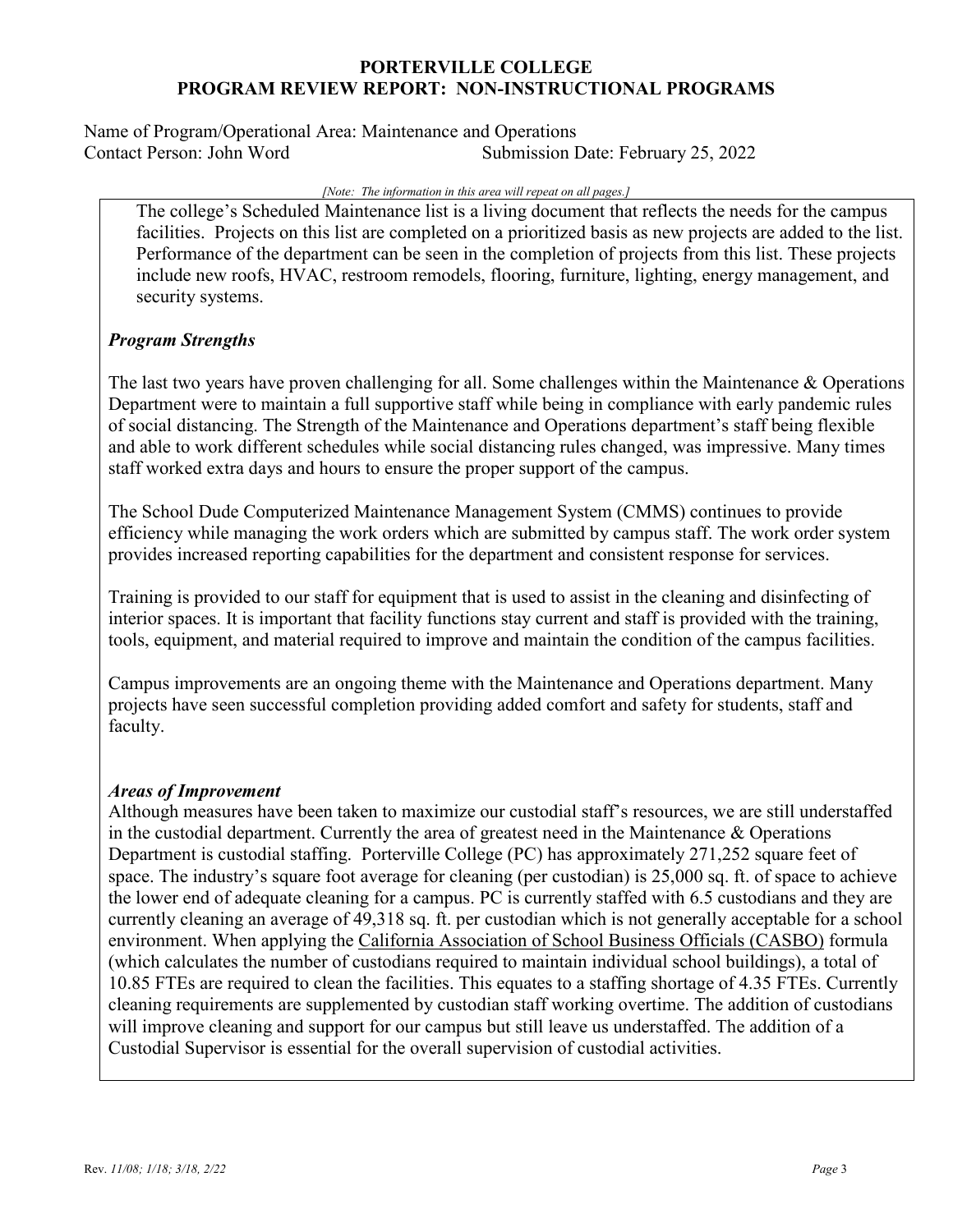Name of Program/Operational Area: Maintenance and Operations Contact Person: John Word Submission Date: February 25, 2022

#### *[Note: The information in this area will repeat on all pages.]*

Maintenance Staff needs to be increased by at least 1FTE. The M&O department does not have enough staffing to support a preventive maintenance program. Maintenance on campus has been deferred and ignored. The buildings are suffering from lack of maintenance. Maintenance technicians spend most of their time on customer requests and repair work orders. With the addition of a skilled maintenance technician existing building support systems and equipment can be better maintained, and repaired to sustain operation. The International Facility Management Association (IFMA) surveyed over 650 Operations and Maintenance organizations to compile benchmarks for maintenance staffing requirements. Over 650 facility organizations participated in the survey and the results were tabulated in IFMA's Operations and Maintenance Benchmark Research Report #26. The report lists overall maintenance staffing levels based on facility size and staffing ratio of one maintenance FTE per 47,000 square feet. The Maintenance and Operations Department currently employs 3 trades' staff to maintain approximately 271,252 square feet (GSF) of space. When applying the IFMA benchmark, a total of 5.77 FTEs are required to maintain the Maintenance Department's current facilities. This equates to a Maintenance Technician staffing shortage of 2.53 FTEs.

The Grounds department is currently staffed by 3.5 FTEs to maintain 70 acres of interior campus, softball, baseball, football stadium, planters and hardscape around the campus. Additional support is needed for routine grounds maintenance and outdoor athletic event support.

APPA (The Association of Higher Education Facilities Offices) formula for Grounds staffing reflects the standard ratio is 12 acres per Grounds worker. PC is a 70 acre campus, 6 acres of which are buildings leaving 64 acres of grounds requiring maintenance which includes athletic fields. When applying this benchmark 5.33 FTEs are required to maintain the current grounds areas on campus. This equates to a staffing shortage of 1.83 FTEs.

Improve the Asset Management software for better tracking of District property.

# **GOALS**

Goals for the department are aligned for the improvement of the facility. New goals have been added to further improve the health, safety and security of students, staff, faculty, administration and general public.

Various funding sources for goals are identified on page 26 of this Program Review.

Fund sources include:

**SRID** = Measure G, Proposition 39 General Obligation Bonds. Safety, Repair and Improvement District.

**Measure J** = Local Bond approved in 2017 elections fund projects such as athletic field replacements, restroom remodels, gym flooring, campus infrastructure repairs and replacement.

**General Fund** = Porterville College General Fund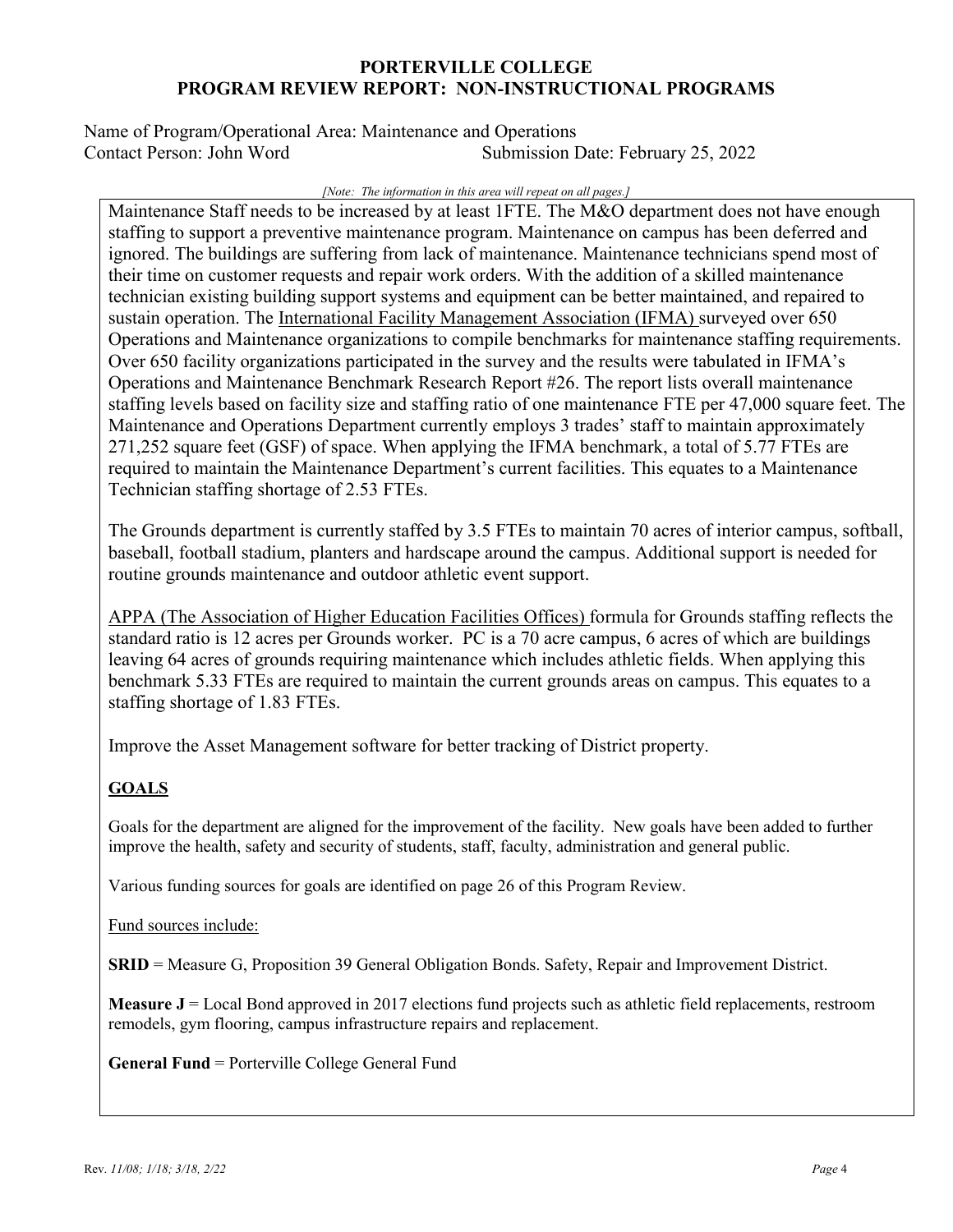Name of Program/Operational Area: Maintenance and Operations Contact Person: John Word Submission Date: February 25, 2022

*[Note: The information in this area will repeat on all pages.]*

**Goals** (This section is for you to report on progress on *previously established goals*. If your program is addressing more than 2 goals, please duplicate this page)

| Goal(s)             |             | Completion Date   Needed resources | Person(s)<br>Responsible | Obstacles to<br>completion<br>(if any) |
|---------------------|-------------|------------------------------------|--------------------------|----------------------------------------|
| 1. Asphalt projects | August 2018 | Funding                            | John Word                | Funding                                |

Which of numbered items under the Mission Statement (see page 1 of this document) will be furthered if this goal is completed? (select all that apply)

Item 1  $\text{Item 2 X}$  Item 3  $\text{Item 4}$  Item 5 Item 6

Progress on Goal:

X Completed (Date August 2018 ) X Revised (Date August 2023)

Comments: Parking lots A&B which are in front of the campus had failed asphalt systems replaced, and rebuilt the storm drain system. The adjoining curb, side walk and streetscape (trees) were included in this project as they had a direct influence on the condition of the parking lots.

## **Sealcoating the parking lots is required to protect the new asphalt system.**

| Goal(s)                           | Timeline for<br>Completion | Needed resources       | Person(s)<br>Responsible | Obstacles to<br>completion<br>(if any) |
|-----------------------------------|----------------------------|------------------------|--------------------------|----------------------------------------|
| 2. Improve cleaning<br>standards. | 2022-2025                  | Sustainable<br>Funding | John Word                | Funding                                |

Which of numbered items under the Mission Statement (see page 1 of this document) will be furthered if this goal is completed? (select all that apply)

| Item 1            | Item 2 $\overline{X}$ Item 3 Item 4 |  | Item 5 | Item 6 |
|-------------------|-------------------------------------|--|--------|--------|
| Progress on Goal: |                                     |  |        |        |
|                   | Completed (Date<br>Revised (Date    |  |        |        |
| Comments:         |                                     |  |        |        |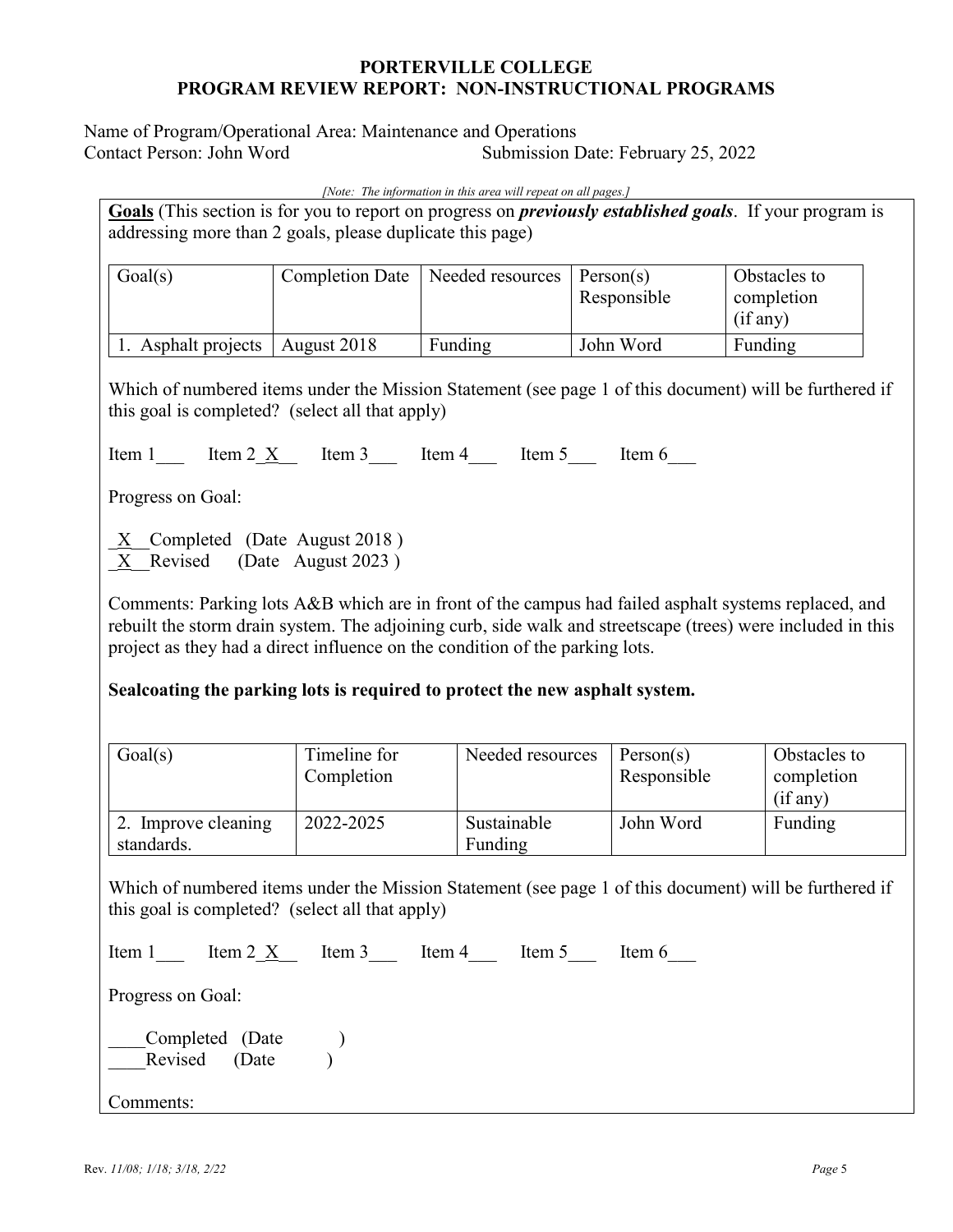Name of Program/Operational Area: Maintenance and Operations Contact Person: John Word Submission Date: February 25, 2022

#### *[Note: The information in this area will repeat on all pages.]*

Although measures have been taken to maximize our custodial staff's resources, we are still understaffed in the custodial department. Currently the area of greatest need in the Maintenance  $\&$  Operations Department is custodial staffing. Porterville College (PC) has approximately 271,252 square feet of space. The industry's square foot average for cleaning (per custodian) is 25,000 sq. ft. of space to achieve the lower end of adequate cleaning for a campus. PC is currently staffed with 6.5 custodians and they are currently cleaning an average of 49,318 sq. ft. per custodian which is not generally acceptable for a school environment. When applying the California Association of School Business Officials (CASBO) formula (which calculates the number of custodians required to maintain individual school buildings), a total of 10.85 FTE's are required to clean the facilities. This equates to a staffing shortage of 4.35 FTEs. The addition of custodians will improve cleaning and support for our campus but still leave us understaffed. The addition of a Custodial Supervisor is essential for the overall supervision of custodial activities

| Goal(s)                                                                                                   | Timeline for<br>Completion | Needed resources       | Person(s)<br>Responsible | Obstacles to<br>completion<br>(if any) |
|-----------------------------------------------------------------------------------------------------------|----------------------------|------------------------|--------------------------|----------------------------------------|
| 3. Improve work order<br>completion and<br>Preventative Maintenance<br>for building support<br>equipment. | 2022-2025                  | Sustainable<br>Funding | John Word                | Funding                                |

Which of numbered items under the Mission Statement (see page 1 of this document) will be furthered if this goal is completed? (select all that apply)

Item 1  $\text{Item 2 X}$  Item 3  $\text{Item 4}$  Item 5 Item 6

Progress on Goal:

Completed (Date ) Revised (Date

### Comments:

Maintenance Staff needs to be increased by at least 1FTE. The M&O department does not have enough staffing to support a preventative maintenance program. Preventative Maintenance on campus has been deferred. The buildings are suffering from lack of maintenance. Maintenance technicians spend most of their time on customer requests and repair work orders. With the addition of a skilled maintenance technician existing building support systems and equipment can be better maintained, and repaired to sustain operation. The International Facility Management Association (IFMA) surveyed over 650 Operations and Maintenance organizations to compile benchmarks for maintenance staffing requirements. Over 650 facility organizations participated in the survey and the results were tabulated in IFMA's Operations and Maintenance Benchmark Research Report #26. The report lists overall maintenance staffing levels based on facility size and staffing ratio of one maintenance FTE per 47,000 square feet. The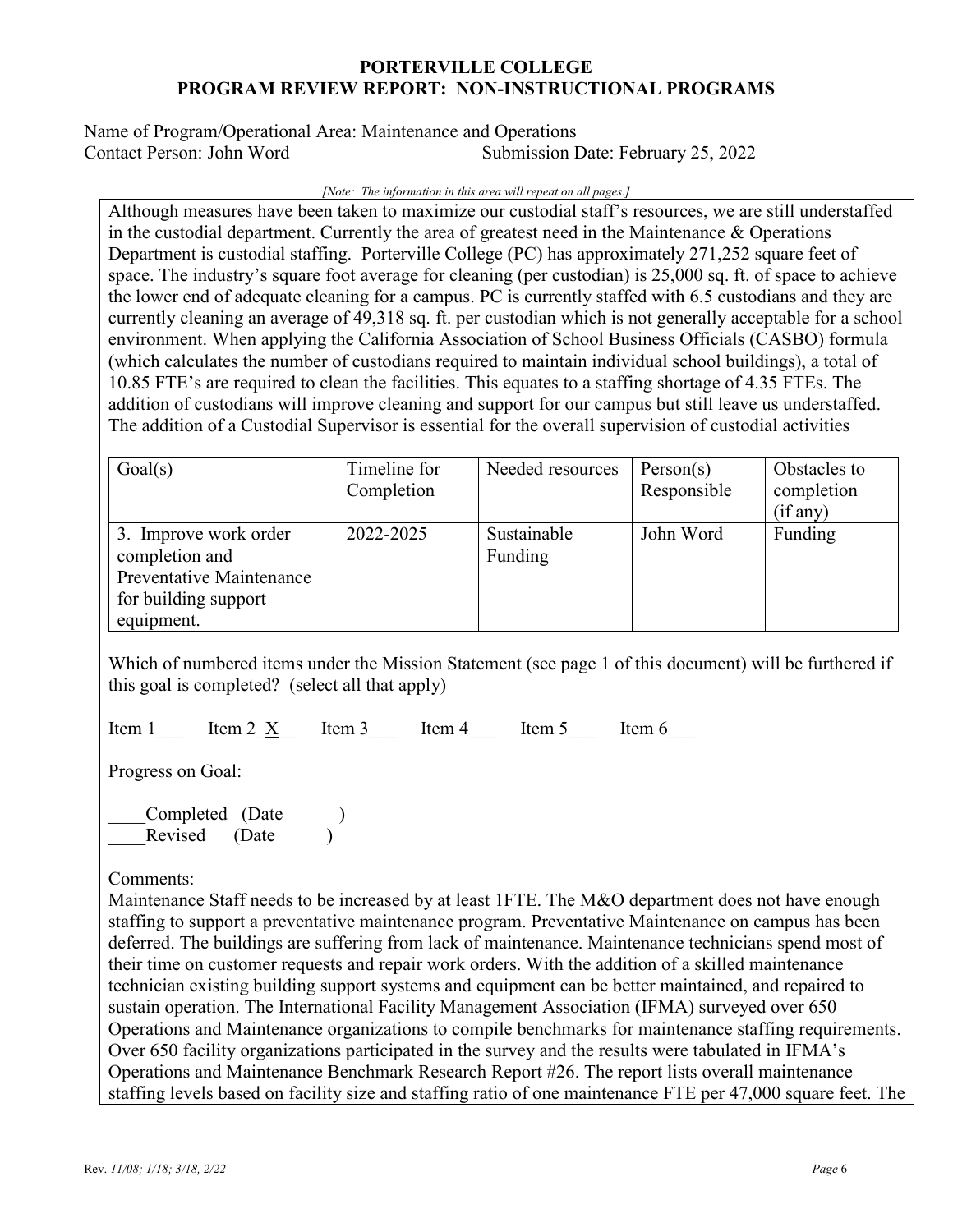Name of Program/Operational Area: Maintenance and Operations Contact Person: John Word Submission Date: February 25, 2022

*[Note: The information in this area will repeat on all pages.]*

Maintenance and Operations Department currently employs 3 trades' staff to maintain approximately 271,252 square feet (GSF) of space. When applying the IFMA benchmark, a total of 5.77 FTE's are required to maintain the Maintenance Department's current facilities. This equates to a staffing shortage of 2.53 FTE's.

The addition of a full-time Skills Crafts worker will allow staff to perform reliable routine preventative maintenance to building support systems. This preventative maintenance work will reduce equipment failure and increase equipment reliability and extend equipment overall life expectancy. This will translate into a savings in repair, replacement costs, and less interruptions to instructional and administrative areas. Routine maintenance will improve the overall condition of building support systems providing fresh conditioned air to building interiors, safely lit classrooms, campus core and parking lots, properly operating safety equipment such as; fire alarm systems, building locking systems, and building intrusion alarm systems.

| Goal(s)                                                                                                       | Timeline for<br>Completion | Needed resources       | Person(s)<br>Responsible | Obstacles to<br>completion<br>(if any) |
|---------------------------------------------------------------------------------------------------------------|----------------------------|------------------------|--------------------------|----------------------------------------|
| 4. Improve<br>grounds<br>maintenance and<br>perform in-house<br>maintenance on<br>front section of<br>campus. | 2022-2025                  | Sustainable<br>Funding | John Word                | Funding                                |

Which of numbered items under the Mission Statement (see page 1 of this document) will be furthered if this goal is completed? (select all that apply)

Item 1  $\text{Item 2} \times \text{Item 3}$  Item 4  $\text{Item 5}$  Item 6

Progress on Goal:

Completed (Date ) Revised (Date )

Comments: The Grounds department is currently staffed by 3.5 FTE to maintain 70 acres of interior campus, softball, baseball, football stadium, planters and hardscape around the campus. Additional support is needed for routine grounds maintenance and outdoor athletic event support.

APPA (The Association of Higher Education Facilities Offices) formula for Grounds staffing reflects the standard ratio is 12 acres per Grounds worker. PC is a 70 acre campus, 6 acres of which are buildings leaving 64 acres of grounds requiring maintenance which includes athletic fields. When applying this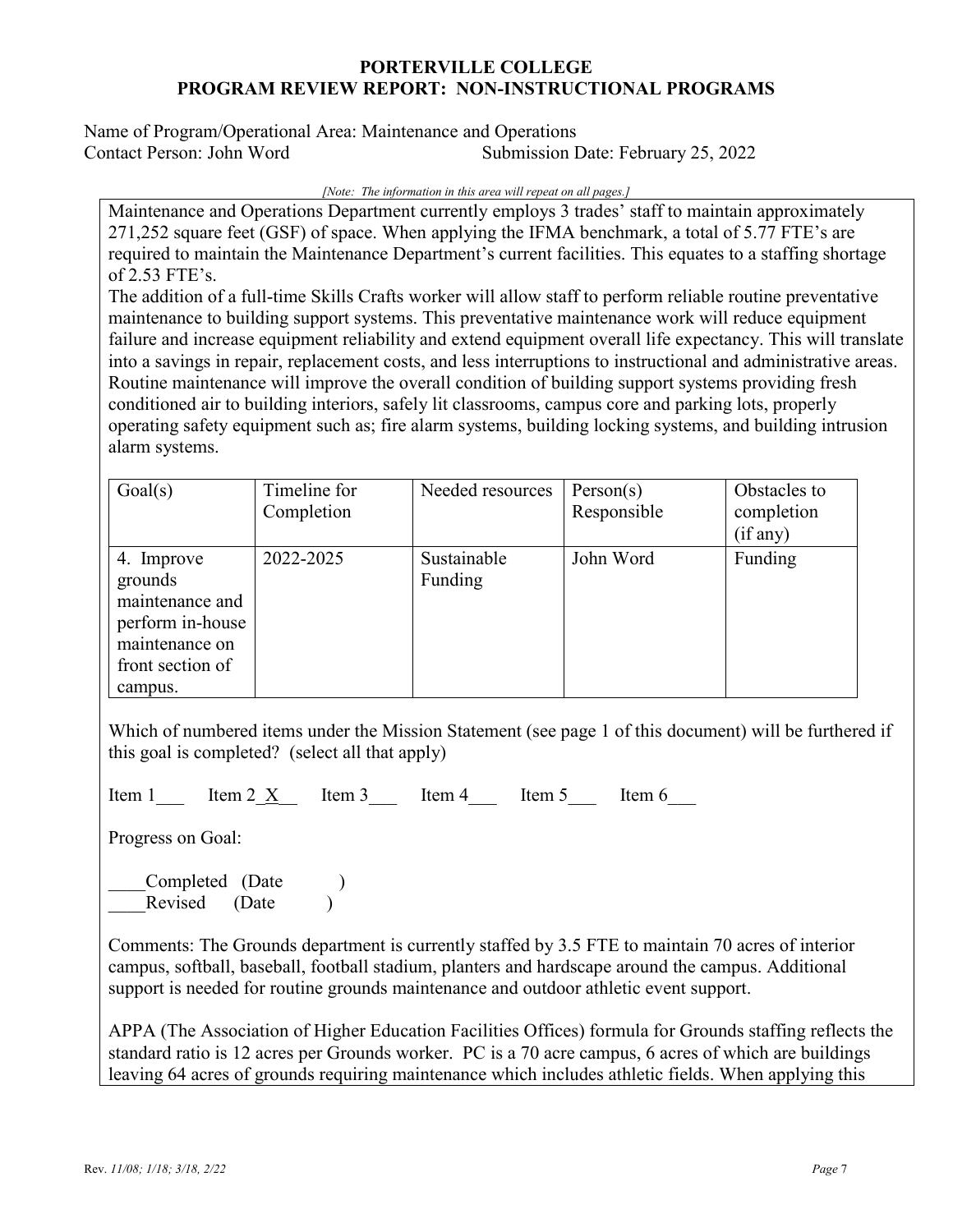Name of Program/Operational Area: Maintenance and Operations Contact Person: John Word Submission Date: February 25, 2022

*[Note: The information in this area will repeat on all pages.]*

benchmark 5.33 FTE's are required to maintain the current grounds areas on campus. This equates to a staffing shortage of 1.83 FTE's.

Additional Grounds staff will help with the routine and special maintenance required for campus landscaping improving overall safety and security of students, staff and administration. Additional staff will also provide Grounds Maintenance support on areas such as: the stadium, tennis courts, baseball and softball fields, Child Development center, Health Careers and other common areas on campus.

| Goal(s)                                                             | Timeline for<br>Completion | Needed resources | Person(s)<br>Responsible | Obstacles to<br>completion<br>(if any) |
|---------------------------------------------------------------------|----------------------------|------------------|--------------------------|----------------------------------------|
| 5. Update<br>vehicle fleet<br>Purchase or lease<br>cars and/or vans | 2022-2025                  | Funding          | John Word                | Funding                                |

Which of numbered items under the Mission Statement (see page 1 of this document) will be furthered if this goal is completed? (select all that apply)

Item 1  $\text{Item 2} \times \text{Item 3}$  Item 4  $\text{Item 5}$  Item 6

Progress on Goal:

Completed (Date 2020) X Revised (Date )

Comments: New vehicles are required to update a continually aging fleet. We still have four older vans in the fleet with mileage of 170,000 to 200,000. Although two new vans were recently purchased, more are needed to provide reliable transportation for our students. Half the fleet is model year 2000 and older. Although existing vehicles are managed under a maintenance program; due to the age and mileage on these vehicles there is an increase in breakdowns and failures leaving students and staff stranded. This is not only dangerous but also results in expensive tow bills and car rental fees. Many athletic events coincide and there is such a demand that vehicles need to be rented to accommodate the need. The college is evaluating the feasibility of leasing vehicles.

## **Vans are leased 9 months out of the year to support high demand during peak season.**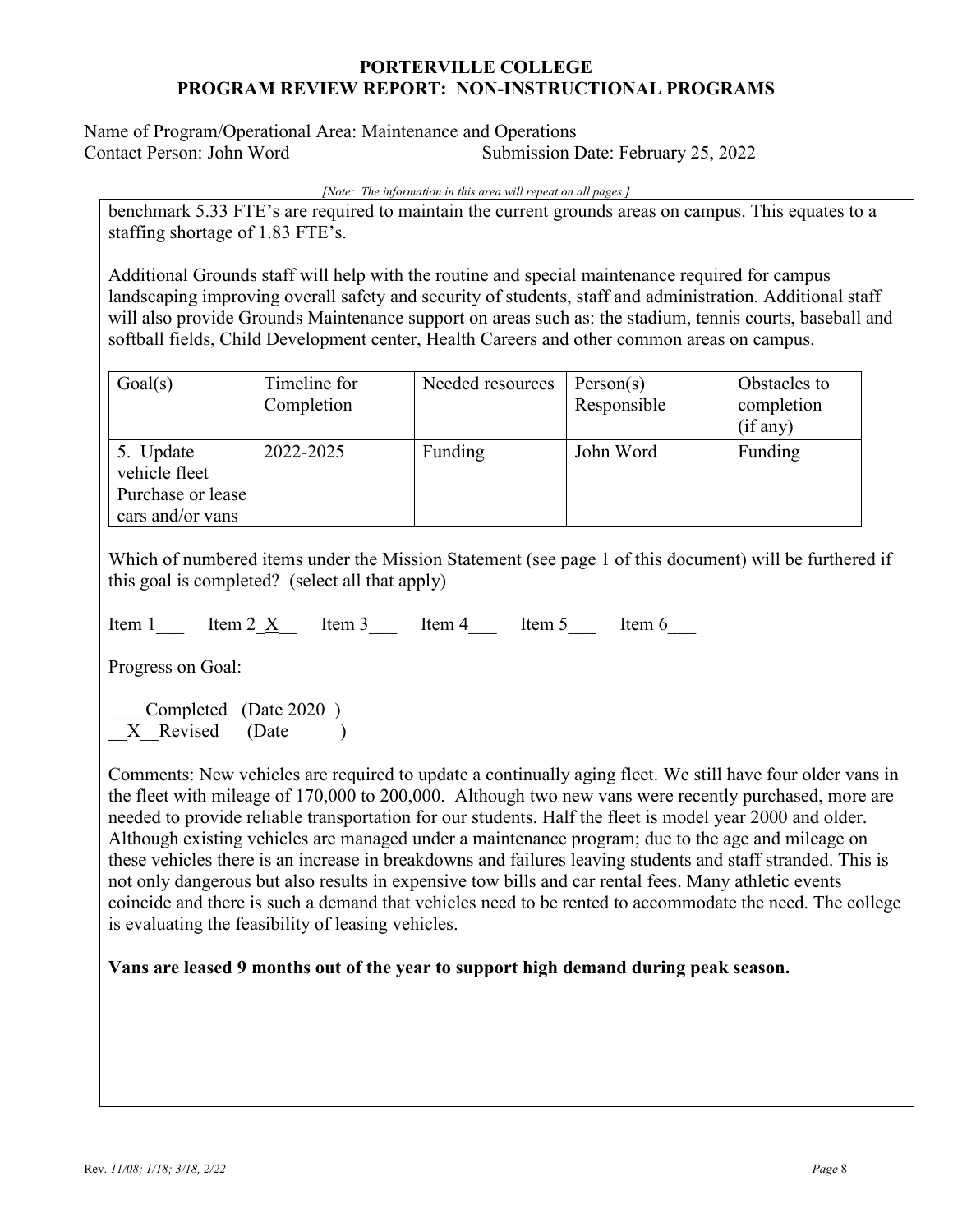Name of Program/Operational Area: Maintenance and Operations<br>Contact Person: John Word Submission I Submission Date: February 25, 2022

| Goal(s)                                                                                                        | Timeline for<br>Completion                       | Needed resources                                                                                                                                                                                                                                                                                                                                                                                                                      | Person(s)<br>Responsible | Obstacles to<br>completion<br>(if any) |
|----------------------------------------------------------------------------------------------------------------|--------------------------------------------------|---------------------------------------------------------------------------------------------------------------------------------------------------------------------------------------------------------------------------------------------------------------------------------------------------------------------------------------------------------------------------------------------------------------------------------------|--------------------------|----------------------------------------|
| 6. Perform<br>pruning<br>maintenance on<br>all campus trees.                                                   | 2022-2025                                        | Funding                                                                                                                                                                                                                                                                                                                                                                                                                               | John Word                | Funding                                |
|                                                                                                                | this goal is completed? (select all that apply)  | Which of numbered items under the Mission Statement (see page 1 of this document) will be furthered if                                                                                                                                                                                                                                                                                                                                |                          |                                        |
|                                                                                                                |                                                  | Item 1 Item 2 $\underline{X}$ Item 3 Item 4 Item 5 Item 6                                                                                                                                                                                                                                                                                                                                                                             |                          |                                        |
| Progress on Goal:                                                                                              |                                                  |                                                                                                                                                                                                                                                                                                                                                                                                                                       |                          |                                        |
| $\begin{array}{ll}\nCompleted & (Date) \\ \hline\nD \text{avised} & (Date) \\ \end{array}$<br>(Date<br>Revised |                                                  |                                                                                                                                                                                                                                                                                                                                                                                                                                       |                          |                                        |
|                                                                                                                | trees is required to keep them healthy and safe. | Comments: Campus trees are mature, overgrown and need to be pruned. Large limbs hang over buildings<br>and walkways creating a maintenance issue and safety hazard. Pruning improves the health and safety of<br>our trees and enhances the health and longevity of the tree's life. Pruning also enhances the beauty of the<br>campus making it a more inviting and productive learning environment. This ongoing maintenance of the |                          |                                        |
| Goal(s)                                                                                                        | Timeline for<br>Completion                       | Needed resources                                                                                                                                                                                                                                                                                                                                                                                                                      | Person(s)<br>Responsible | Obstacles to<br>completion<br>(if any) |
| 6. Perform<br>pruning                                                                                          | 2022-2025                                        | Funding                                                                                                                                                                                                                                                                                                                                                                                                                               | John Word                | Funding                                |
| maintenance on<br>all campus trees.                                                                            |                                                  |                                                                                                                                                                                                                                                                                                                                                                                                                                       |                          |                                        |
|                                                                                                                | this goal is completed? (select all that apply)  | Which of numbered items under the Mission Statement (see page 1 of this document) will be furthered if                                                                                                                                                                                                                                                                                                                                |                          |                                        |
|                                                                                                                |                                                  | Item 1 Item 2 $\underline{X}$ Item 3 Item 4 Item 5 Item 6                                                                                                                                                                                                                                                                                                                                                                             |                          |                                        |
| Progress on Goal:                                                                                              |                                                  |                                                                                                                                                                                                                                                                                                                                                                                                                                       |                          |                                        |

*[Note: The information in this area will repeat on all pages.]*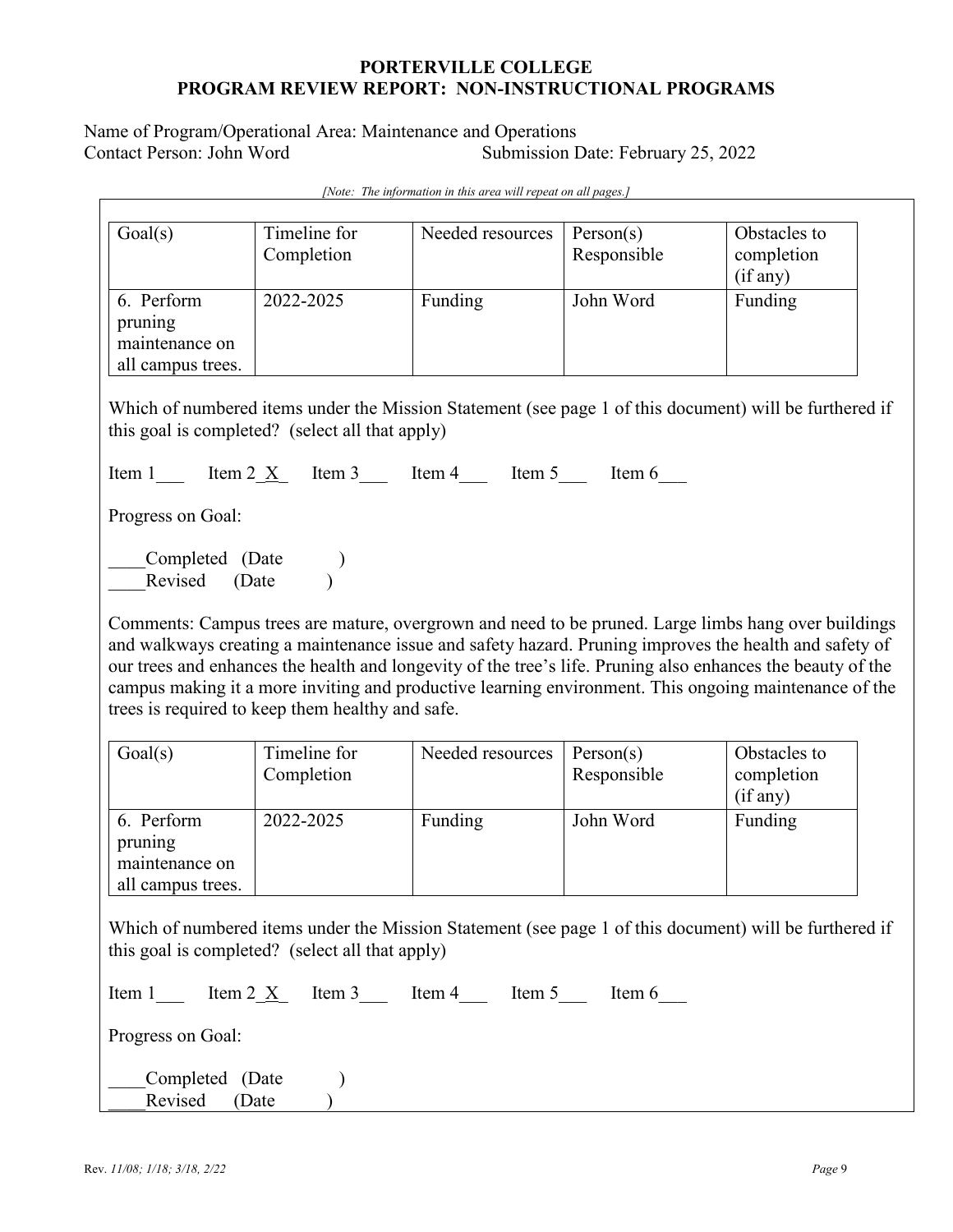Name of Program/Operational Area: Maintenance and Operations Contact Person: John Word Submission Date: February 25, 2022

*[Note: The information in this area will repeat on all pages.]*

Comments: Campus trees are mature, overgrown and need to be pruned. Large limbs hang over buildings and walkways creating a maintenance issue and safety hazard. Pruning improves the health and safety of our trees and enhances the health and longevity of the tree's life. Pruning also enhances the beauty of the campus making it a more inviting and productive learning environment. This ongoing maintenance of the trees is required to keep them healthy and safe.

| Goal(s)                                                                                           | Timeline for<br>Completion | Needed resources | Person(s)<br>Responsible | Obstacles to<br>completion<br>(if any) |
|---------------------------------------------------------------------------------------------------|----------------------------|------------------|--------------------------|----------------------------------------|
| 7. Connect all<br>campus building<br>Energy<br>Management<br>System to a<br>monitoring<br>center. | 2019-2022                  | Funding          | John Word                | Funding                                |

Which of numbered items under the Mission Statement (see page 1 of this document) will be furthered if this goal is completed? (select all that apply)

Item 1 Lem 2 X Item 3 Lem 4 Item 5 Item 6

Progress on Goal:

Completed (Date ) Revised (Date )

Comments: Not all campus buildings are connected to the Energy Management System (EMS) which provides control for campus HVAC and lighting. Eight buildings and three parking lots need to be added to the EMS and the software updated. This energy efficient measure will provide a reduction in energy use and an increase in building wellness. **Vendor contract in place and this Goal to be accomplished this Fiscal Year 2021- 2022.**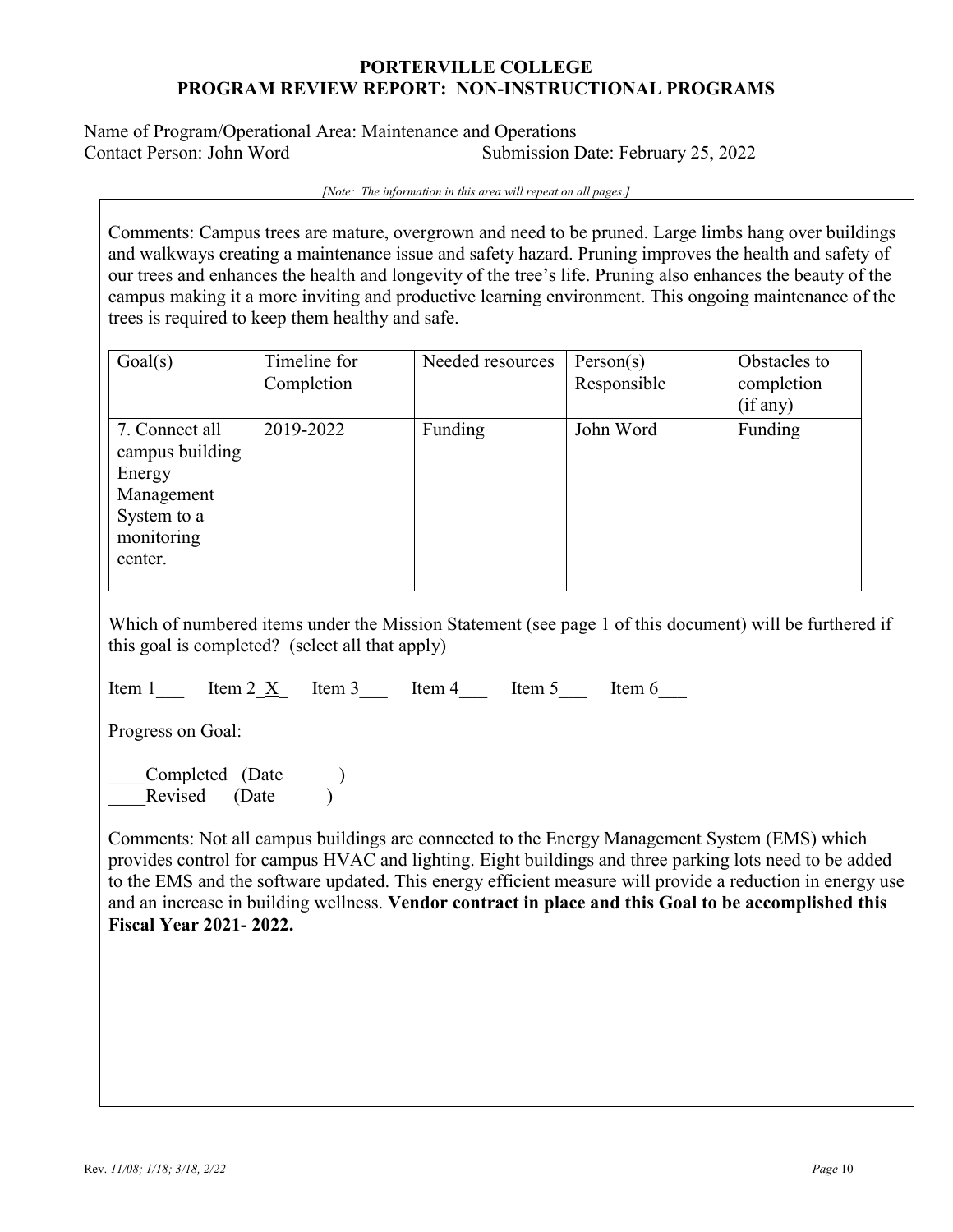Name of Program/Operational Area: Maintenance and Operations<br>Contact Person: John Word Submission I Submission Date: February 25, 2022

| Goal(s)                                                                                                                                                                                                                                                                                                                                                                                                                                                                                                                                           | Timeline for<br>Completion | Needed<br>resources                                       | Person(s)<br>Responsible | Obstacles to<br>completion<br>(if any)                                                                 |  |  |
|---------------------------------------------------------------------------------------------------------------------------------------------------------------------------------------------------------------------------------------------------------------------------------------------------------------------------------------------------------------------------------------------------------------------------------------------------------------------------------------------------------------------------------------------------|----------------------------|-----------------------------------------------------------|--------------------------|--------------------------------------------------------------------------------------------------------|--|--|
| 8. Replace<br>Furniture/Flooring                                                                                                                                                                                                                                                                                                                                                                                                                                                                                                                  | 2022-2025                  | Funding                                                   | John Word                | Funding                                                                                                |  |  |
| this goal is completed? (select all that apply)                                                                                                                                                                                                                                                                                                                                                                                                                                                                                                   |                            |                                                           |                          | Which of numbered items under the Mission Statement (see page 1 of this document) will be furthered if |  |  |
|                                                                                                                                                                                                                                                                                                                                                                                                                                                                                                                                                   |                            | Item 1 Item 2 $\underline{X}$ Item 3 Item 4 Item 5 Item 6 |                          |                                                                                                        |  |  |
| Progress on Goal:                                                                                                                                                                                                                                                                                                                                                                                                                                                                                                                                 |                            |                                                           |                          |                                                                                                        |  |  |
| Completed (Date )<br>$\overline{X}$ Revised (Date 2022)                                                                                                                                                                                                                                                                                                                                                                                                                                                                                           |                            |                                                           |                          |                                                                                                        |  |  |
| Comments: Replace aged, failed classroom furniture with new furniture that promotes a learning<br>environment. Classroom furniture needs to be comfortable, promote proper posture, and be adaptive for an<br>intuitive environment. Some existing furniture is aged and some cases not safe. Folding plastic chairs are<br>sometimes used in classrooms. Other classrooms are using old cafeteria chairs for student seating.<br>Replace Flooring in areas that have worn carpet and hard floors. Drum sand and finish wood floor in FIT<br>744. |                            |                                                           |                          |                                                                                                        |  |  |
| Goal(s)                                                                                                                                                                                                                                                                                                                                                                                                                                                                                                                                           | Timeline for<br>Completion | Needed resources                                          | Person(s)<br>Responsible | Obstacles to<br>completion<br>(if any)                                                                 |  |  |
| 9. Upgrade<br>Parking Permit<br>Dispensers                                                                                                                                                                                                                                                                                                                                                                                                                                                                                                        | 2022-2025                  | Funding                                                   | John Word                | Funding                                                                                                |  |  |
| Which of numbered items under the Mission Statement (see page 1 of this document) will be furthered if<br>this goal is completed? (select all that apply)                                                                                                                                                                                                                                                                                                                                                                                         |                            |                                                           |                          |                                                                                                        |  |  |
|                                                                                                                                                                                                                                                                                                                                                                                                                                                                                                                                                   |                            | Item 1 Item 2 $\underline{X}$ Item 3 Item 4 Item 5 Item 6 |                          |                                                                                                        |  |  |
| Progress on Goal:                                                                                                                                                                                                                                                                                                                                                                                                                                                                                                                                 |                            |                                                           |                          |                                                                                                        |  |  |
| Completed (Date )<br>X Revised (Date 2022)                                                                                                                                                                                                                                                                                                                                                                                                                                                                                                        |                            |                                                           |                          |                                                                                                        |  |  |

*[Note: The information in this area will repeat on all pages.]*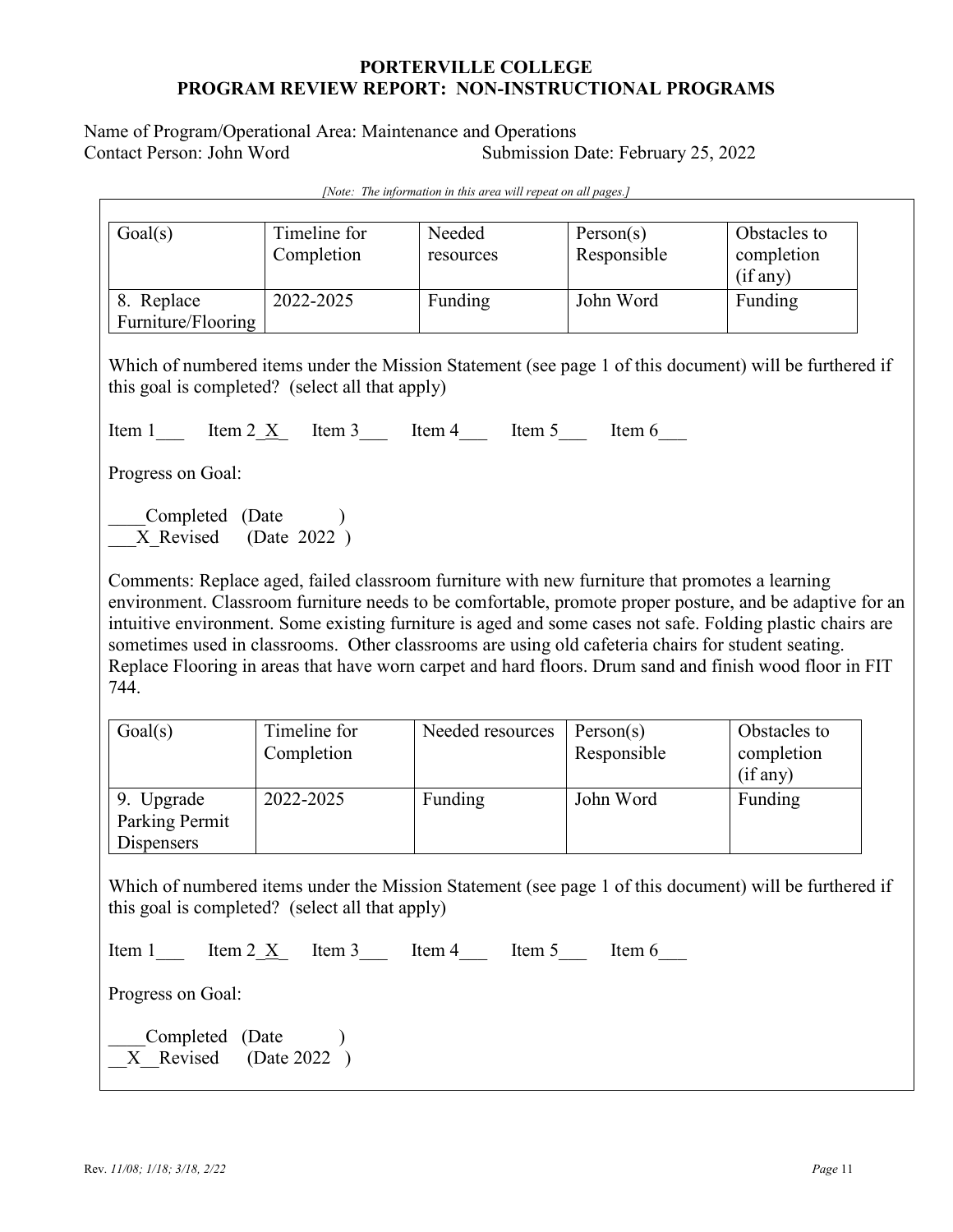Name of Program/Operational Area: Maintenance and Operations Submission Date: February 25, 2022

*[Note: The information in this area will repeat on all pages.]*

Comments: Upgrade the parking permit dispenser in the Student Center. Students would benefit from advanced systems to make the purchase of parking permits more user friendly. Upgraded system is expected to reduce the wait time of students to receive daily parking permits.

| Goal(s)                                                                                        | Timeline for<br>Completion | Needed resources | Person(s)<br>Responsible | Obstacles to<br>completion |
|------------------------------------------------------------------------------------------------|----------------------------|------------------|--------------------------|----------------------------|
|                                                                                                |                            |                  |                          | (if any)                   |
| 10. Provide<br>Training for<br><b>Skilled Crafts</b><br>workers,<br>Grounds $\&$<br>Custodians | 2022-2025                  | Funding          | John Word                | Funding                    |

Which of numbered items under the Mission Statement (see page 1 of this document) will be furthered if this goal is completed? (select all that apply)

|  | Item | ltem<br>л | $\sim$<br>нетп | $\sim$ | Item | วm h |
|--|------|-----------|----------------|--------|------|------|
|--|------|-----------|----------------|--------|------|------|

Progress on Goal:

Completed (Date ) X Revised (Date 2022 )

Comments: Continued training for staff to increase skills in areas of facility maintenance. Increased skills will translate into improved response time to trouble calls, improved maintenance on building equipment and cost savings by reducing subcontractor and/or outsourcing costs. M&O searches out for free training for our staff. Some training is provided by Southern California Edison, and some by our supply vendors. At times we do need special training that is not free.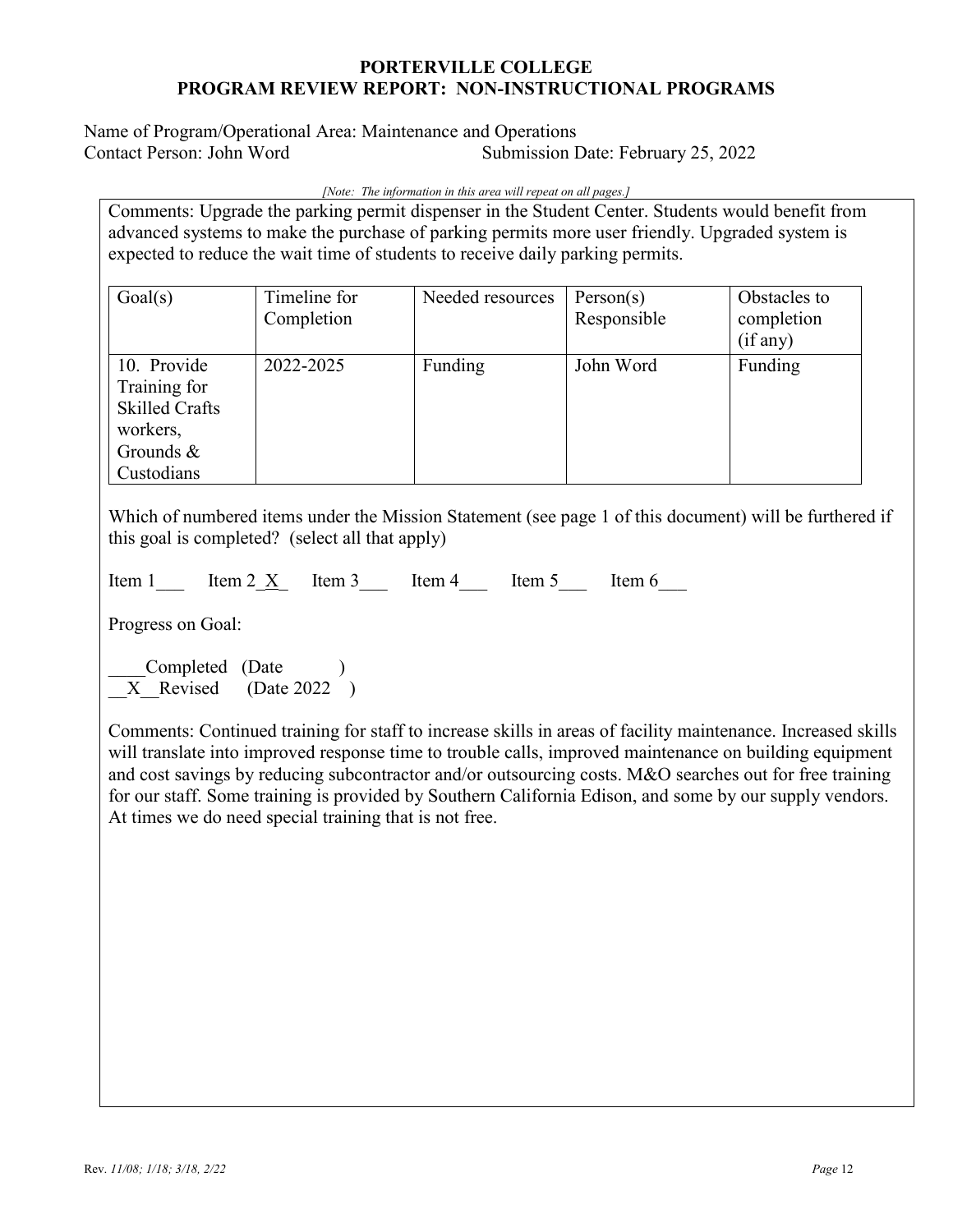Name of Program/Operational Area: Maintenance and Operations Contact Person: John Word Submission Date: February 25, 2022

| wore. The information in this area will repeat on all pages. |                            |                  |                          |                                        |  |
|--------------------------------------------------------------|----------------------------|------------------|--------------------------|----------------------------------------|--|
| Goal(s)                                                      | Timeline for<br>Completion | Needed resources | Person(s)<br>Responsible | Obstacles to<br>completion<br>(if any) |  |
| 11. Update<br>Grounds and<br>Custodial<br>Equipment          | 2022-2025                  | Funding          | John Word                | Funding                                |  |

*[Note: The information in this area will repeat on all pages.]*

Which of numbered items under the Mission Statement (see page 1 of this document) will be furthered if this goal is completed? (select all that apply) Item 1 Item 2  $\underline{X}$  Item 3 Item 4 Item 5 Item 6

Progress on Goal:

Completed (Date ) Revised (Date )

Comments: Replace aged grounds equipment such as mowers, edger's, field tractor, line striper. Replace aged and failing vacuums for custodians. Equipment is needed to help maintain the condition and safety of grounds and keep classrooms clean and safe.

| Goal(s)                                   | Timeline for<br>Completion | Needed resources | Person(s)<br>Responsible | Obstacles to<br>completion<br>(if any) |
|-------------------------------------------|----------------------------|------------------|--------------------------|----------------------------------------|
| 12. Replace<br>outdated HVAC<br>equipment | 2019-2024                  | Funding          | John Word                | Funding                                |

Which of numbered items under the Mission Statement (see page 1 of this document) will be furthered if this goal is completed? (select all that apply)

Item 1  $\text{Item 2 X}$  Item 3  $\text{Item 4}$  Item 5 Item 6

Progress on Goal:

Completed (Date ) Revised (Date )

Comments: Replace HVAC (Heating, Ventilation, Air Conditioning) systems that have exceeded their useful life expectancy with energy efficient HVAC units. New units will be more energy efficient resulting in lower energy costs, they will be more reliable reducing repair costs and improve comfort for building occupants. New HVAC units will improve indoor air quality making a safer environment.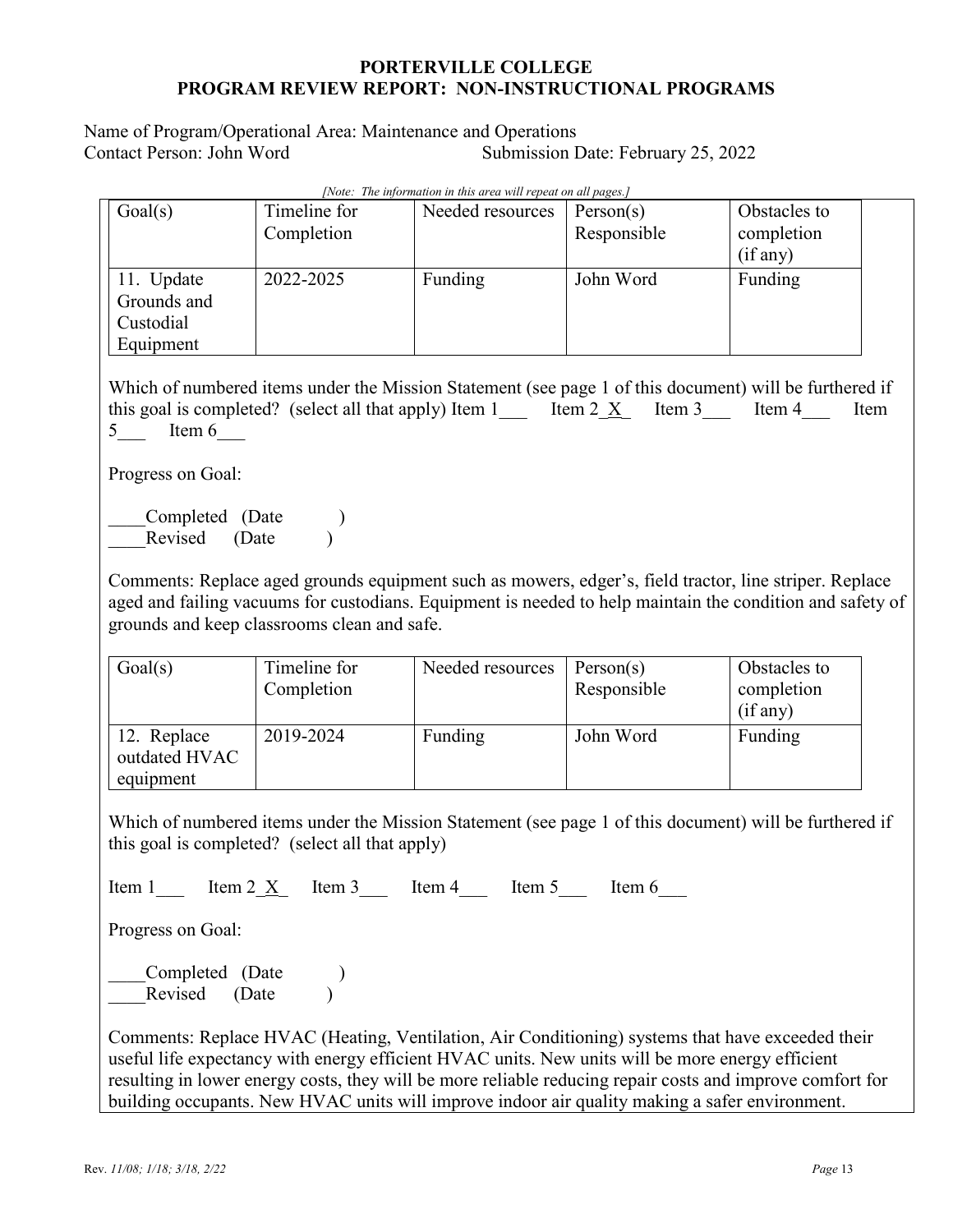Name of Program/Operational Area: Maintenance and Operations Contact Person: John Word Submission Date: February 25, 2022

*[Note: The information in this area will repeat on all pages.]*

Many buildings have received new HVAC systems over the past few years. More need to be replaced as units' age and start to fail.

| Goal(s)                 | Timeline for<br>Completion | Needed resources | Person(s)<br>Responsible | Obstacles to<br>completion<br>(if any) |
|-------------------------|----------------------------|------------------|--------------------------|----------------------------------------|
| 13. Security<br>Cameras | 2019-2022                  | Funding          | John Word                | Funding                                |

Which of numbered items under the Mission Statement (see page 1 of this document) will be furthered if this goal is completed? (select all that apply)

Item 1  $\text{Item 2} \times \text{Item 3}$  Item 4 Item 5 Item 6

Progress on Goal:

Completed (Date ) X Revised (Date 2022)

Comments: Replace some existing security cameras with new high definition cameras and install new cameras to improve surveillance coverage of the campus. New cameras will provide improved imagery of campus which will support campus safety and security. Contract with camera company to provide ongoing maintenance of the cameras and operating software.

| Goal(s)                            | Timeline for<br>Completion | Needed resources | Person(s)<br>Responsible | Obstacles to<br>completion<br>(if any) |
|------------------------------------|----------------------------|------------------|--------------------------|----------------------------------------|
| 14. Replace<br>M&O Key<br>Machines | 2019-2022                  | Funding          | John Word                | Funding                                |

Which of numbered items under the Mission Statement (see page 1 of this document) will be furthered if this goal is completed? (select all that apply)

| Item 1            | Item $2 \text{ X}$ Item $3 \text{ Item } 4$ |  | ltem 5 | ltem 6 |
|-------------------|---------------------------------------------|--|--------|--------|
| Progress on Goal: |                                             |  |        |        |
|                   | X Completed (Date 2021)<br>Revised (Date    |  |        |        |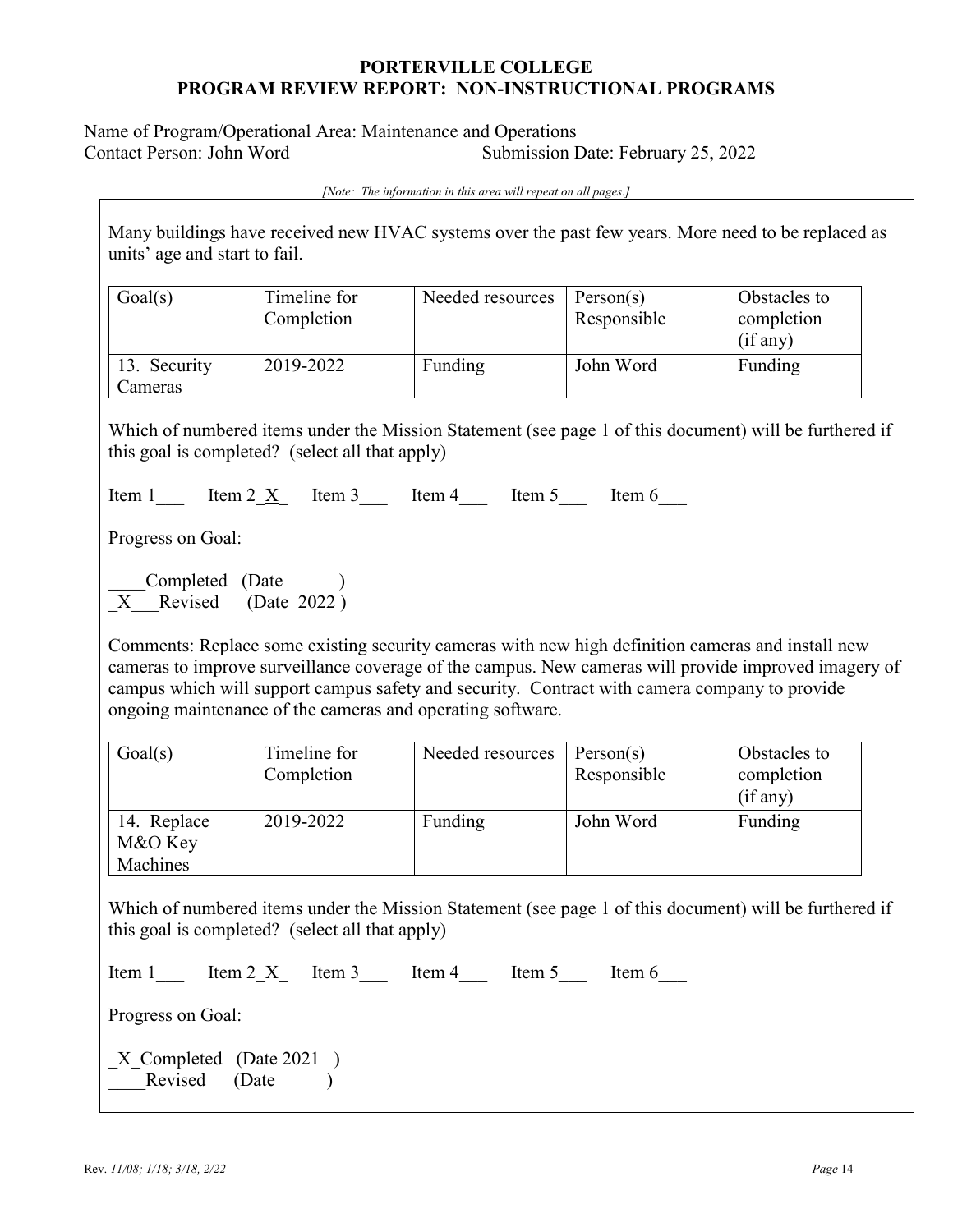Name of Program/Operational Area: Maintenance and Operations Contact Person: John Word Submission Date: February 25, 2022

| [Note: The information in this area will repeat on all pages.]                                                                                            |                                                                    |                  |                                                                                                       |                                                                                                                                                                                                                  |  |  |
|-----------------------------------------------------------------------------------------------------------------------------------------------------------|--------------------------------------------------------------------|------------------|-------------------------------------------------------------------------------------------------------|------------------------------------------------------------------------------------------------------------------------------------------------------------------------------------------------------------------|--|--|
|                                                                                                                                                           | Comments: New key machines are needed to support key duplications. |                  |                                                                                                       |                                                                                                                                                                                                                  |  |  |
| Goal(s)                                                                                                                                                   | Timeline for<br>Completion                                         | Needed resources | Person(s)<br>Responsible                                                                              | Obstacles to<br>completion<br>(if any)                                                                                                                                                                           |  |  |
| 15. Purchase<br>new Card Key<br>Equipment and<br>Material                                                                                                 | 2019-2023                                                          | Funding          | John Word                                                                                             | Funding                                                                                                                                                                                                          |  |  |
|                                                                                                                                                           | this goal is completed? (select all that apply)                    |                  |                                                                                                       | Which of numbered items under the Mission Statement (see page 1 of this document) will be furthered if                                                                                                           |  |  |
|                                                                                                                                                           | Item 1 Item 2 $\underline{X}$ Item 3 Item 4 Item 5 Item 6          |                  |                                                                                                       |                                                                                                                                                                                                                  |  |  |
| Progress on Goal:                                                                                                                                         |                                                                    |                  |                                                                                                       |                                                                                                                                                                                                                  |  |  |
| X Completed (Date 2021)<br>Revised (Date )                                                                                                                |                                                                    |                  |                                                                                                       |                                                                                                                                                                                                                  |  |  |
|                                                                                                                                                           |                                                                    |                  | to be purchased. Cardkey stock and Card ID stock along with printer ink and ID card holders, lanyards | Comments: In support of the electronic cardkey system for the campus material and equipment will need<br>and magnets. Initial cardkey material and equipment was purchased to support the onset of this program. |  |  |
| Goal(s)                                                                                                                                                   | Timeline for<br>Completion                                         | Needed resources | Person(s)<br>Responsible                                                                              | Obstacles to<br>completion<br>(if any)                                                                                                                                                                           |  |  |
| 16.Photovoltaic<br>Maintenance<br>Agreement                                                                                                               | 2022-2025                                                          | Funding          | John Word                                                                                             | Funding                                                                                                                                                                                                          |  |  |
| Which of numbered items under the Mission Statement (see page 1 of this document) will be furthered if<br>this goal is completed? (select all that apply) |                                                                    |                  |                                                                                                       |                                                                                                                                                                                                                  |  |  |
| Item 1 Item 2 $\underline{X}$ Item 3 Item 4 Item 5 Item 6                                                                                                 |                                                                    |                  |                                                                                                       |                                                                                                                                                                                                                  |  |  |
| Progress on Goal:                                                                                                                                         |                                                                    |                  |                                                                                                       |                                                                                                                                                                                                                  |  |  |
| Completed (Date                                                                                                                                           |                                                                    |                  |                                                                                                       |                                                                                                                                                                                                                  |  |  |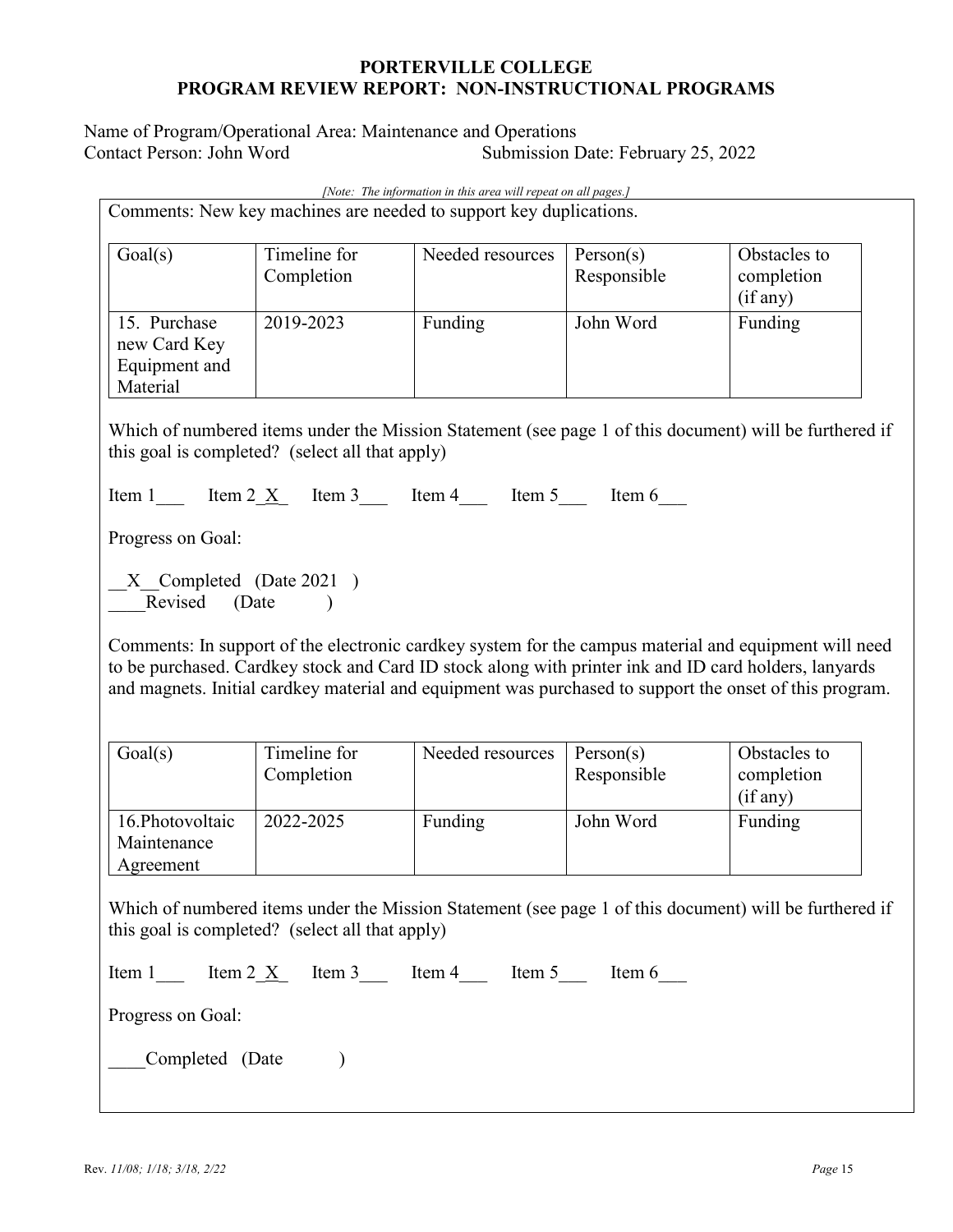Name of Program/Operational Area: Maintenance and Operations Contact Person: John Word Submission Date: February 25, 2022

*[Note: The information in this area will repeat on all pages.]*

X Revised (Date )

Comments: Borrego Maintenance Contract Services required to insure proper maintenance and operations to the Borrego solar system in parking lots C, D and E.

The maintenance contract for the photovoltaic system is an ongoing need. This goal item is being extended.

| Goal(s)                                            | Timeline for<br>Completion | Needed resources | Person(s)<br>Responsible | Obstacles to<br>completion<br>(if any) |
|----------------------------------------------------|----------------------------|------------------|--------------------------|----------------------------------------|
| 17. Contract<br>Services<br>Photovoltaic<br>Audits | 2019-2024                  | Funding          | John Word                | Funding                                |

Which of numbered items under the Mission Statement (see page 1 of this document) will be furthered if this goal is completed? (select all that apply)

Item 1  $\text{Item 2} \times \text{Item 3}$  Item 4 Item 5 Item 6

Progress on Goal:

Completed (Date ) X Revised (Date 2022 )

Comments: Services to analyze photovoltaic generation reports from Borrego Solar. Validate end of year true up documents and billing for campus energy generation and use. Compare metered production from various sources (Meters, Inverters). Perform Load/Bill Analysis, review usage and billing information, rates and programs. Analyze weather data from on-site sources (weather station). Compare an analyze results, report findings.

This service is required annually.

| Goal(s)                                         | Timeline for<br>Completion | Needed resources | Person(s)<br>Responsible | Obstacles to<br>completion<br>(if any) |
|-------------------------------------------------|----------------------------|------------------|--------------------------|----------------------------------------|
| 18. Campus Fire<br>Protection<br>System Upgrade | $ 2019 - 2024$             | Funding          | John Word                |                                        |
|                                                 |                            |                  |                          |                                        |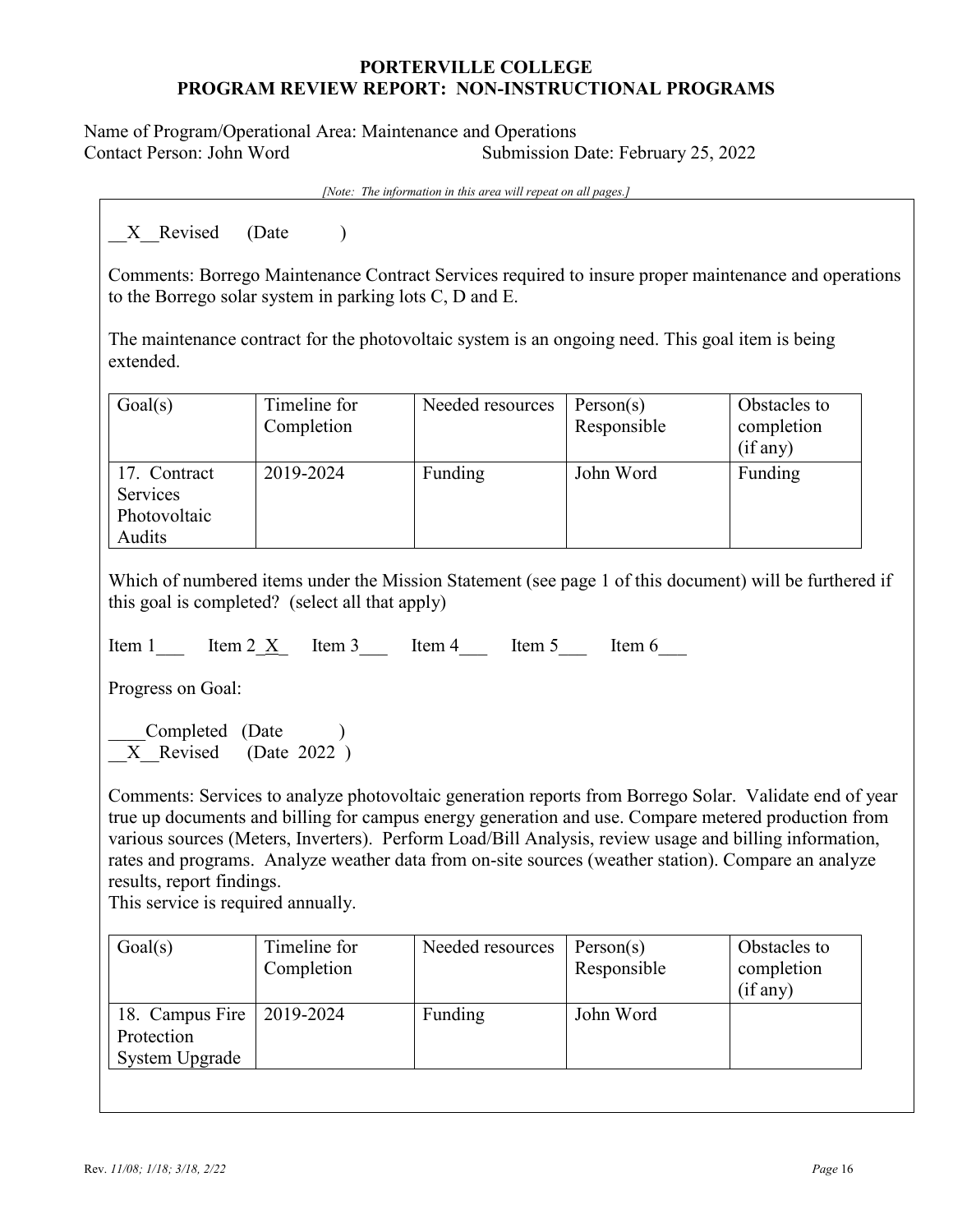Name of Program/Operational Area: Maintenance and Operations Contact Person: John Word Submission Date: February 25, 2022

*[Note: The information in this area will repeat on all pages.]*

Which of numbered items under the Mission Statement (see page 1 of this document) will be furthered if this goal is completed? (select all that apply)

Item 1  $\text{Item 2} \times \text{Item 3}$  Item 4  $\text{Item 5}$  Item 6

Progress on Goal: **Contracted with Johnson Controls Inc. In process of scheduling work. Jw** Completed (Date ) Revised (Date )

Comments:

The campus fire alarm and fire protection system needs to be upgraded to insure all devices are current with industry standards and programs. Additional tests and inspections are required for fire department compliance.

| Goal(s)                                      | Timeline for<br>Completion | Needed resources | Person(s)<br>Responsible | Obstacles to<br>completion<br>(if any) |
|----------------------------------------------|----------------------------|------------------|--------------------------|----------------------------------------|
| 19. Chiller,<br>Boiler Annual<br>Maintenance | 2022-2025                  | Funding          | John Word                | Funding                                |

Which of numbered items under the Mission Statement (see page 1 of this document) will be furthered if this goal is completed? (select all that apply)

Item 1 Item  $2\underline{X}$  Item 3 Item 4 Item 5 Item 6

Progress on Goal:

Completed (Date ) Revised (Date )

Comments: The building chillers and boilers throughout the campus require full annual maintenance and repairs. This will improve reliability with the building HVAC systems.

| Goal(s)                               | Timeline for<br>Completion | Needed resources | Person(s)<br>Responsible | Obstacles to<br>completion<br>(if any) |
|---------------------------------------|----------------------------|------------------|--------------------------|----------------------------------------|
| 20. Infrared<br>Thermograph<br>Campus | 2022-2025                  | Funding          | John Word                | Funding                                |

Which of numbered items under the Mission Statement (see page 1 of this document) will be furthered if this goal is completed? (select all that apply)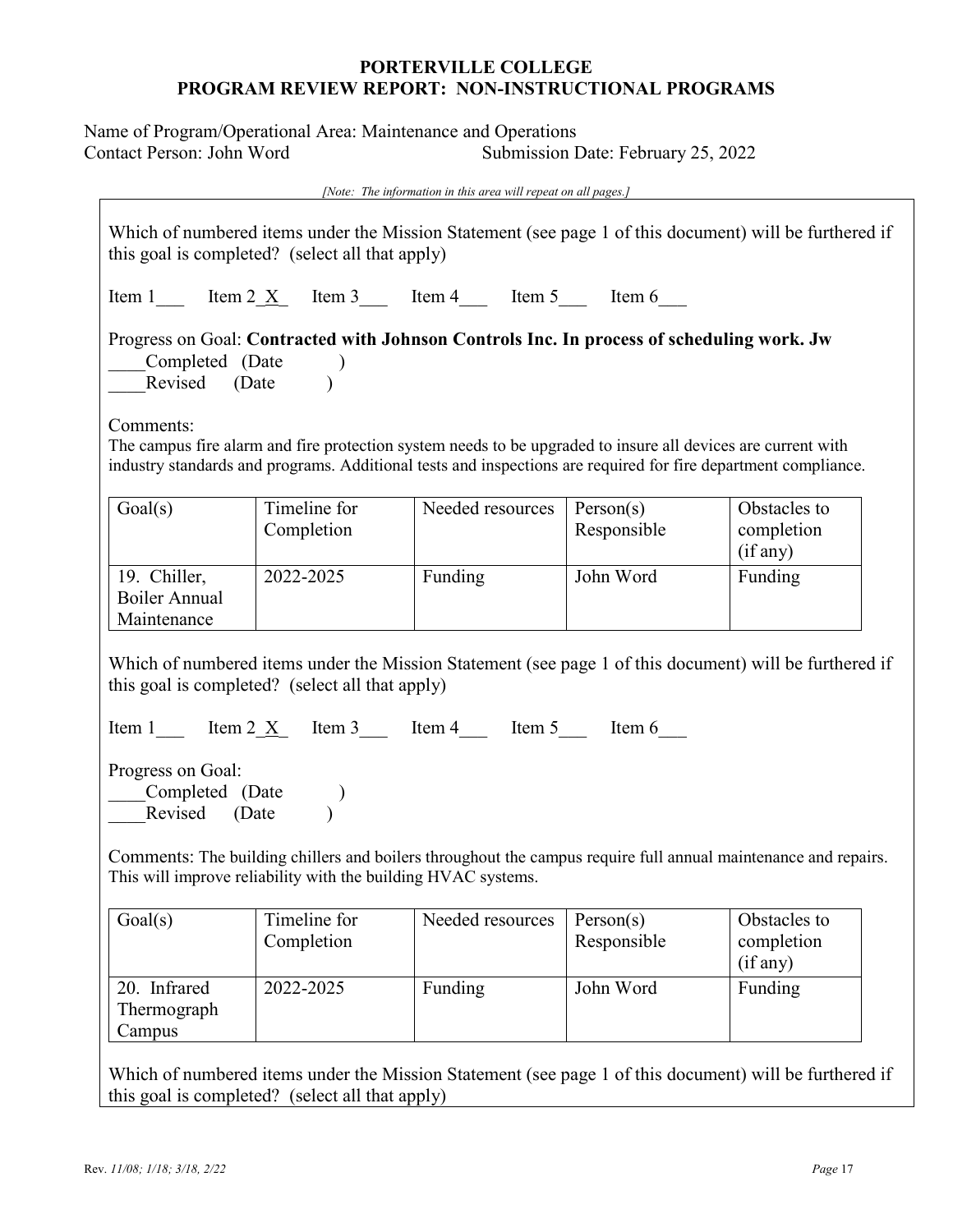Name of Program/Operational Area: Maintenance and Operations Contact Person: John Word Submission Date: February 25, 2022

| [Note: The information in this area will repeat on all pages.]                                                                                            |                                                           |                  |                                                                                                         |                                                                                                        |  |
|-----------------------------------------------------------------------------------------------------------------------------------------------------------|-----------------------------------------------------------|------------------|---------------------------------------------------------------------------------------------------------|--------------------------------------------------------------------------------------------------------|--|
|                                                                                                                                                           | Item 1 Item 2 $\underline{X}$ Item 3 Item 4 Item 5 Item 6 |                  |                                                                                                         |                                                                                                        |  |
| Progress on Goal:<br>Completed (Date )<br>Revised (Date )<br>Revised (Date                                                                                |                                                           |                  |                                                                                                         |                                                                                                        |  |
|                                                                                                                                                           |                                                           |                  | Comments: Infrared thermograph photography of campus to detect building energy loss, underground leaks. |                                                                                                        |  |
| Goal(s)                                                                                                                                                   | Timeline for<br>Completion                                | Needed resources | Person(s)<br>Responsible                                                                                | Obstacles to<br>completion<br>(if any)                                                                 |  |
| 21. Building<br>Maintenance<br>Roof                                                                                                                       | 2019-2024                                                 | Funding          | John Word                                                                                               | Funding                                                                                                |  |
|                                                                                                                                                           | this goal is completed? (select all that apply)           |                  |                                                                                                         | Which of numbered items under the Mission Statement (see page 1 of this document) will be furthered if |  |
|                                                                                                                                                           | Item 1 Item 2 $X$ Item 3 Item 4 Item 5 Item 6             |                  |                                                                                                         |                                                                                                        |  |
| Progress on Goal:                                                                                                                                         |                                                           |                  |                                                                                                         |                                                                                                        |  |
| Completed (Date )<br>Revised (Date                                                                                                                        |                                                           |                  |                                                                                                         |                                                                                                        |  |
| 2022.                                                                                                                                                     |                                                           |                  | purchased. Contractor selection in process through bidding process. Work scheduled for Summer           | Comments: Repair and Recoat roofs on the Library, LRC, and Fitness Center. 3.11.22 Material has been   |  |
| Goal(s)                                                                                                                                                   | Timeline for<br>Completion                                | Needed resources | Person(s)<br>Responsible                                                                                | Obstacles to<br>completion<br>(if any)                                                                 |  |
| 22. High Voltage<br>electrical<br>test/repair                                                                                                             | 2022-2025                                                 | Funding          | John Word                                                                                               | Funding                                                                                                |  |
| Which of numbered items under the Mission Statement (see page 1 of this document) will be furthered if<br>this goal is completed? (select all that apply) |                                                           |                  |                                                                                                         |                                                                                                        |  |
| Item 1 Item 2 $\underline{X}$ Item 3 Item 4 Item 5 Item 6                                                                                                 |                                                           |                  |                                                                                                         |                                                                                                        |  |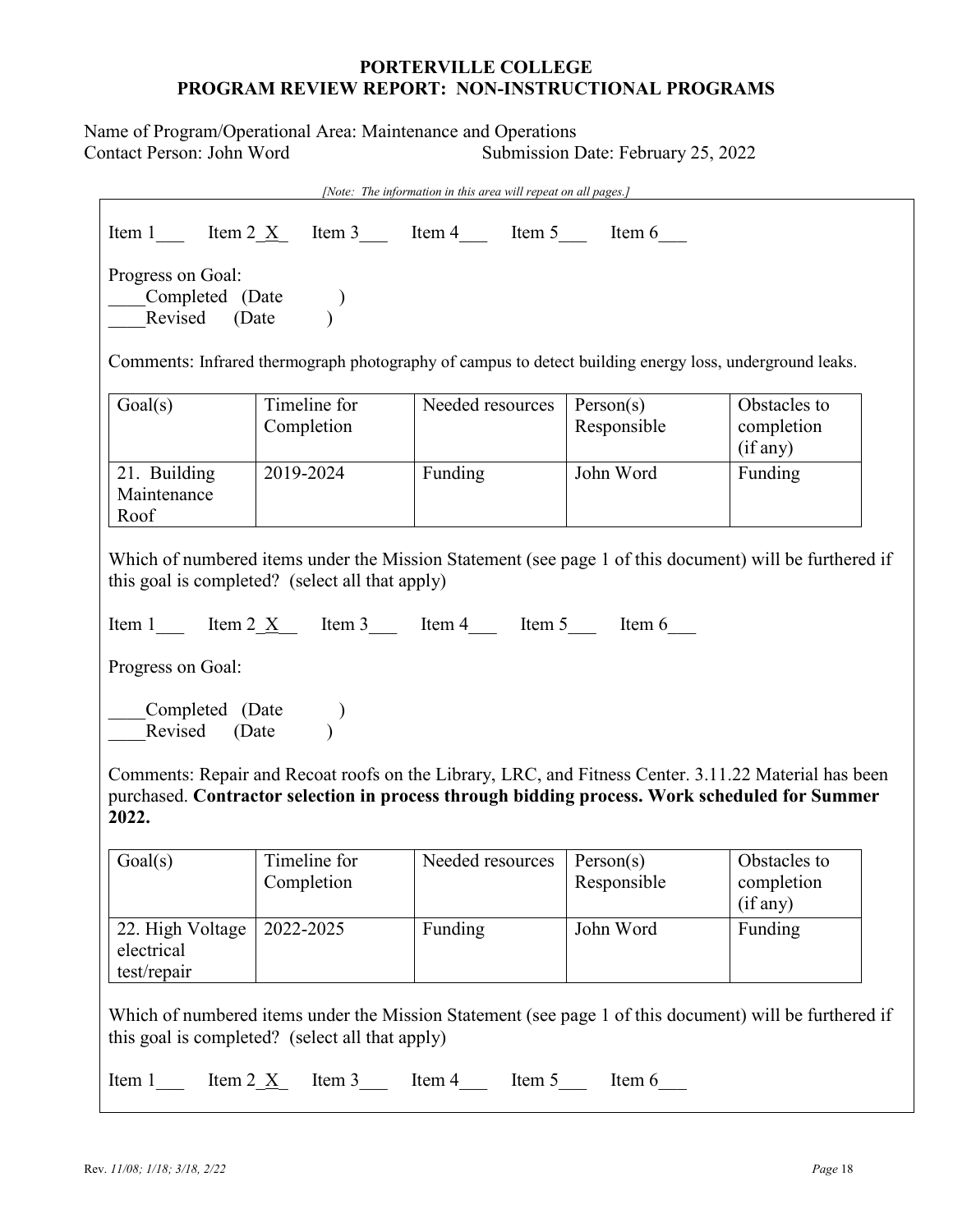Name of Program/Operational Area: Maintenance and Operations Contact Person: John Word Submission Date: February 25, 2022

|                                                                                                                                                                                                                                                                                      |                                                                                               | [Note: The information in this area will repeat on all pages.] |                          |                                        |  |
|--------------------------------------------------------------------------------------------------------------------------------------------------------------------------------------------------------------------------------------------------------------------------------------|-----------------------------------------------------------------------------------------------|----------------------------------------------------------------|--------------------------|----------------------------------------|--|
| Progress on Goal:                                                                                                                                                                                                                                                                    |                                                                                               |                                                                |                          |                                        |  |
| Completed (Date<br>Revised (Date                                                                                                                                                                                                                                                     |                                                                                               |                                                                |                          |                                        |  |
|                                                                                                                                                                                                                                                                                      | Comments: Campus high voltage main switchgear $\&$ high voltage transformer test and repairs. |                                                                |                          |                                        |  |
|                                                                                                                                                                                                                                                                                      |                                                                                               |                                                                |                          |                                        |  |
|                                                                                                                                                                                                                                                                                      |                                                                                               |                                                                |                          |                                        |  |
|                                                                                                                                                                                                                                                                                      |                                                                                               |                                                                |                          |                                        |  |
| Goal(s)                                                                                                                                                                                                                                                                              | Timeline for<br>Completion                                                                    | Needed resources                                               | Person(s)<br>Responsible | Obstacles to<br>completion<br>(if any) |  |
| 23. Shade                                                                                                                                                                                                                                                                            | 2019-2024                                                                                     | Funding                                                        | John Word                | Funding                                |  |
| Structures                                                                                                                                                                                                                                                                           |                                                                                               |                                                                |                          |                                        |  |
| Which of numbered items under the Mission Statement (see page 1 of this document) will be furthered if<br>this goal is completed? (select all that apply)<br>Item 1 Item 2 $\underline{X}$ Item 3 Item 4 Item 5 Item 6<br>Progress on Goal:<br>X_Completed (Date<br>_Revised (Date ) |                                                                                               |                                                                |                          |                                        |  |
| Comments: Install shade structures on campus to provide enhanced outdoor study and gathering areas for students.<br>New shade umbrella tables setup throughout the campus. Final 6 units will be installed March 14, 2022.                                                           |                                                                                               |                                                                |                          |                                        |  |
|                                                                                                                                                                                                                                                                                      |                                                                                               |                                                                |                          |                                        |  |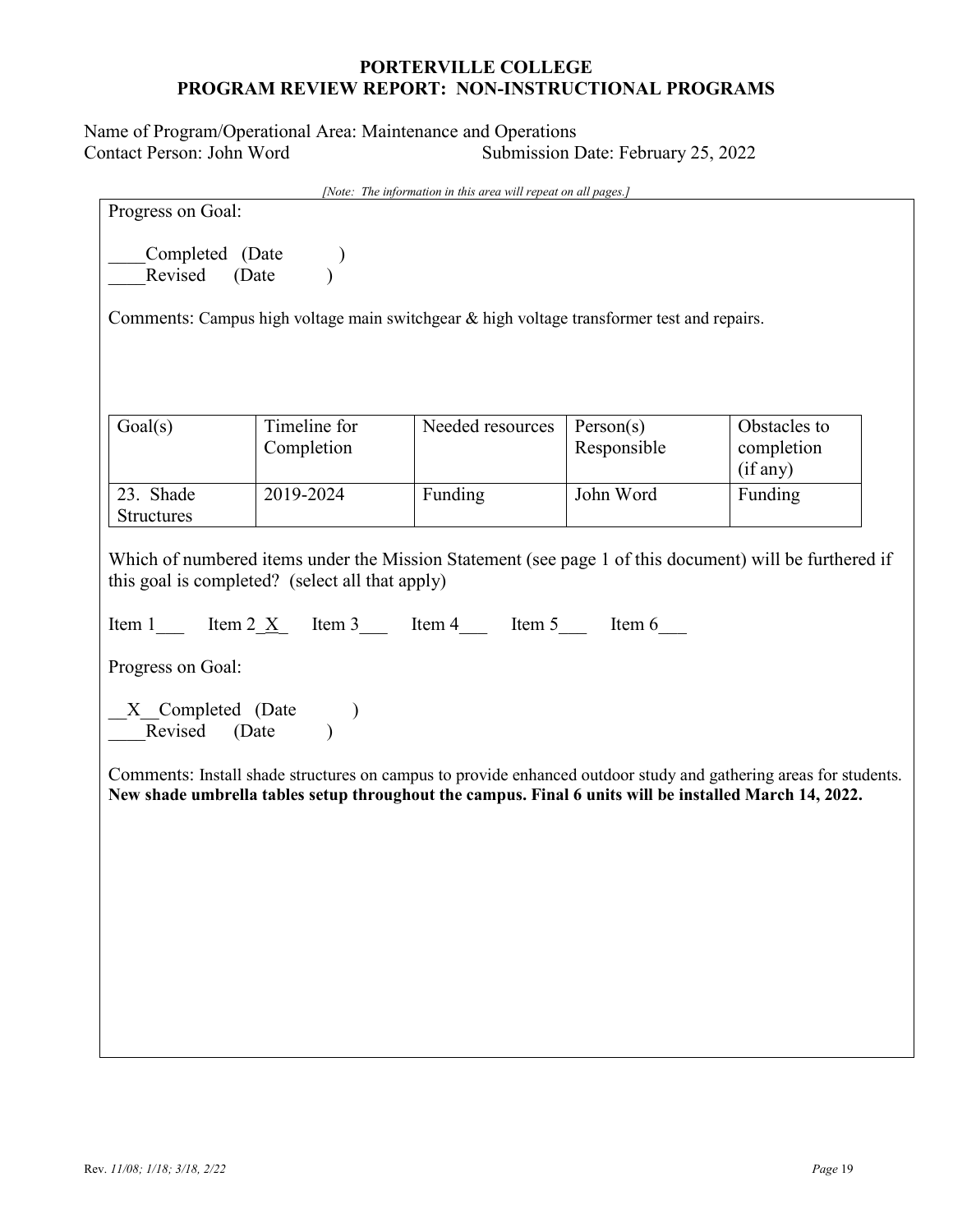Name of Program/Operational Area: Maintenance and Operations Contact Person: John Word Submission Date: February 25, 2022

*[Note: The information in this area will repeat on all pages.]*

**Goals** (This section is for you to report *new goals* for your program. If your program is creating more than 2 goals, please duplicate this page)

None

#### **Analysis of Current Maintenance and Operations Staffing** :

The Maintenance & Operations Department consists of the following staff:

- 
- Custodial 1.5 Custodian II and 5 Custodian I.
- Grounds 1 Grounds Maintenance Supervisor
- Grounds 2.0 Grounds worker II and 1 Grounds worker I
- Maintenance 1 Skills Crafts worker II
- Maintenance 1 Skills Crafts worker I
- Maintenance 1 Maintenance Helper
- 
- 
- 
- Administration 1 M &O Director, 1 Administrative Secretary
	- 1 Department Assistant III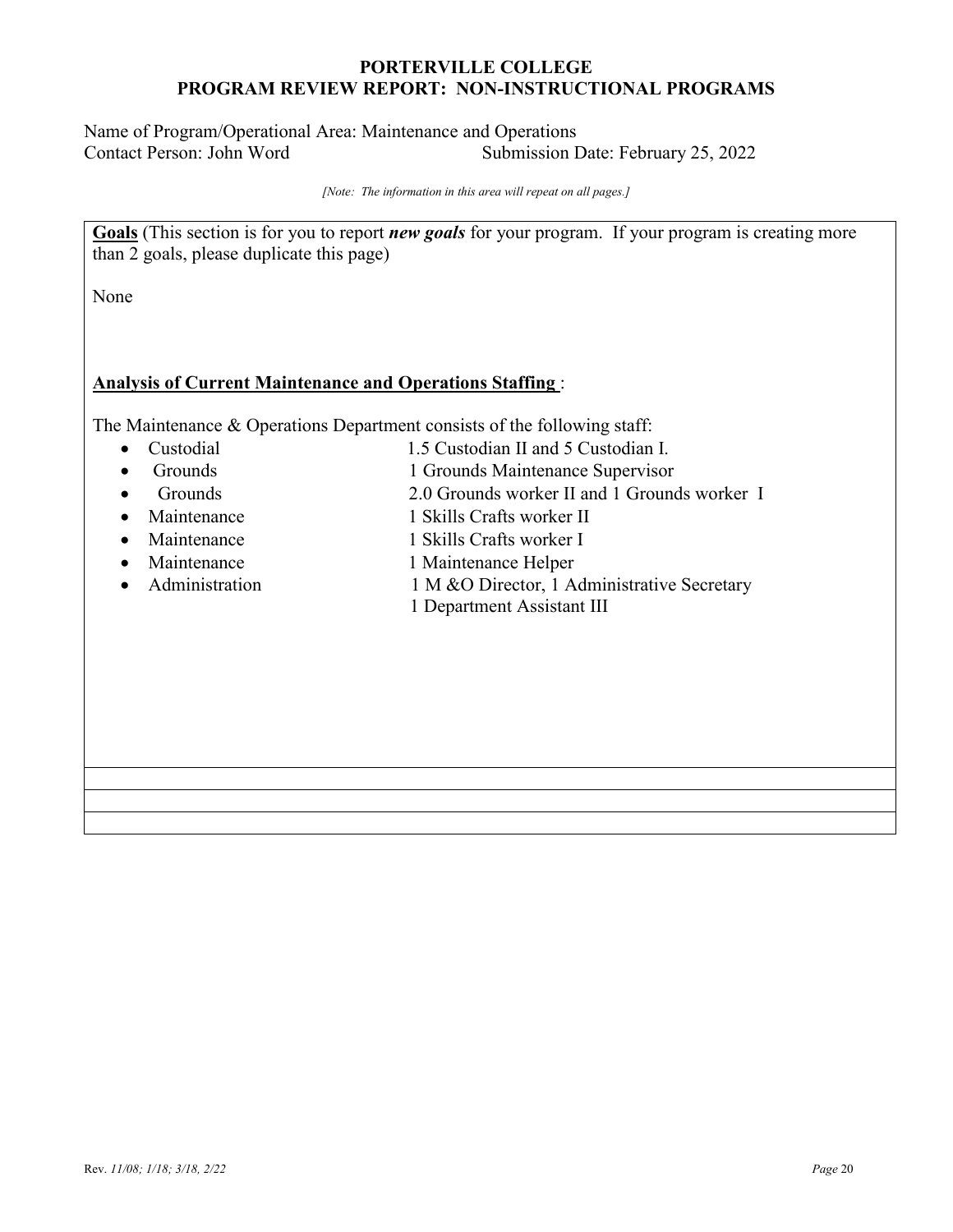Name of Program/Operational Area: Maintenance and Operations<br>Contact Person: John Word Submission I Submission Date: February 25, 2022

> *[Note: The information in this area will repeat on all pages.]* STAFFING REQUEST

| <b>Staff Resources:</b>        |    |                 |  |  |
|--------------------------------|----|-----------------|--|--|
| <b>Current Staffing Levels</b> |    |                 |  |  |
| Full-time Staff                |    | Part-time Staff |  |  |
| Faculty                        |    | Faculty         |  |  |
| Temporary                      |    | Temporary       |  |  |
| Classified                     | 15 | Classified      |  |  |
| Management                     |    | Management      |  |  |

Project dates of temporary staff:

## **Request for New/Replacement Staff**

Use one line for each position requested. Justify each position in the space below.

|            | Title of Position      | Classification<br>(Faculty, Classified,<br>or Management) | Full or Part<br>Time | New or<br>Replacement |
|------------|------------------------|-----------------------------------------------------------|----------------------|-----------------------|
| Position 1 | Custodian Supervisor   | Management                                                | Full Time            | Replacement           |
| Position 2 | Custodian 1            | Classified                                                | Full Time            | Replacement           |
| Position 3 | Skills Crafts Worker 1 | Classified                                                | Full Time            | <b>New</b>            |
| Position 4 | Grounds 1              | Classified                                                | Full Time            | <b>New</b>            |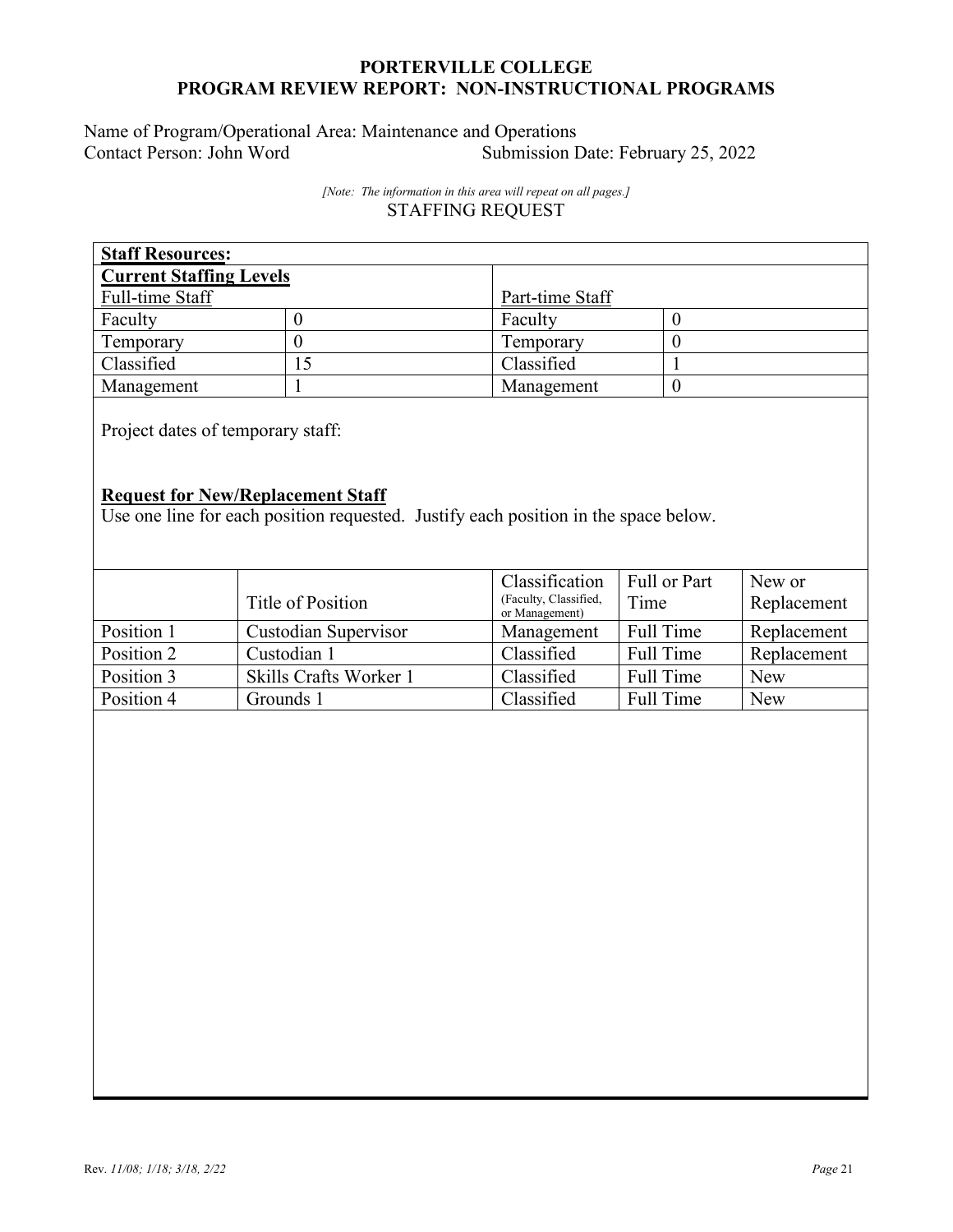Name of Program/Operational Area: Maintenance and Operations Contact Person: John Word Submission Date: February 25, 2022

*[Note: The information in this area will repeat on all pages.]*

Justification:

**Positions 1&2**: Although measures have been taken to maximize our custodial staff's resources, we are still understaffed in the custodial department. Currently the area of greatest need in the Maintenance & Operations Department is custodial staffing. Porterville College (PC) has approximately 271,252 square feet of space. The industry's square foot average for cleaning (per custodian) is 25,000 sq. ft. of space to achieve the lower end of adequate cleaning for a campus. PC is currently staffed with 6.5 custodians and they are currently cleaning an average of 49,318 sq. ft. per custodian which is not generally acceptable for a school environment. When applying the California Association of School Business Officials (CASBO) formula (which calculates the number of custodians required to maintain individual school buildings), a total of 10.85 FTEs are required to clean the facilities. This equates to a staffing shortage of 4.35 FTEs. The addition of custodians will improve cleaning and support for our campus but still leave us understaffed. The addition of a Custodial Supervisor is essential for the overall supervision of custodial activities.

**Position 3**: Maintenance Staff needs to be increased by at least 1FTE. The M&O department does not have enough staffing to support a preventive maintenance program. Maintenance on campus has been deferred and ignored. The buildings are suffering from lack of maintenance. Maintenance technicians spend most of their time on customer requests and repair work orders. With the addition of a skilled maintenance technician existing building support systems and equipment can be better maintained, and repaired to sustain operation. The International Facility Management Association (IFMA) surveyed over 650 Operations and Maintenance organizations to compile benchmarks for maintenance staffing requirements. Over 650 facility organizations participated in the survey and the results were tabulated in IFMA's Operations and Maintenance Benchmark Research Report #26. The report lists overall maintenance staffing levels based on facility size and staffing ratio of one maintenance FTE per 47,000 square feet. The Maintenance and Operations Department currently employs 3 trades' staff to maintain approximately 271,252 square feet (GSF) of space. When applying the IFMA benchmark, a total of 5.77 FTEs are required to maintain the Maintenance Department's current facilities. This equates to a staffing shortage of 2.53 FTEs.

### **Position 4**:

The Grounds department is currently staffed by 3.5 FTE to maintain 70 acres of interior campus, softball, baseball, football stadium, planters and hardscape around the campus. Additional support is needed for routine grounds maintenance and outdoor athletic event support.

APPA (The Association of Higher Education Facilities Offices) formula for Grounds staffing reflects the standard ratio is 12 acres per Grounds worker. PC is a 70 acre campus, 6 acres of which are buildings leaving 64 acres of grounds requiring maintenance which includes athletic fields. When applying this benchmark 5.33 FTEs are required to maintain the current grounds areas on campus. This equates to a staffing shortage of 1.83 FTEs.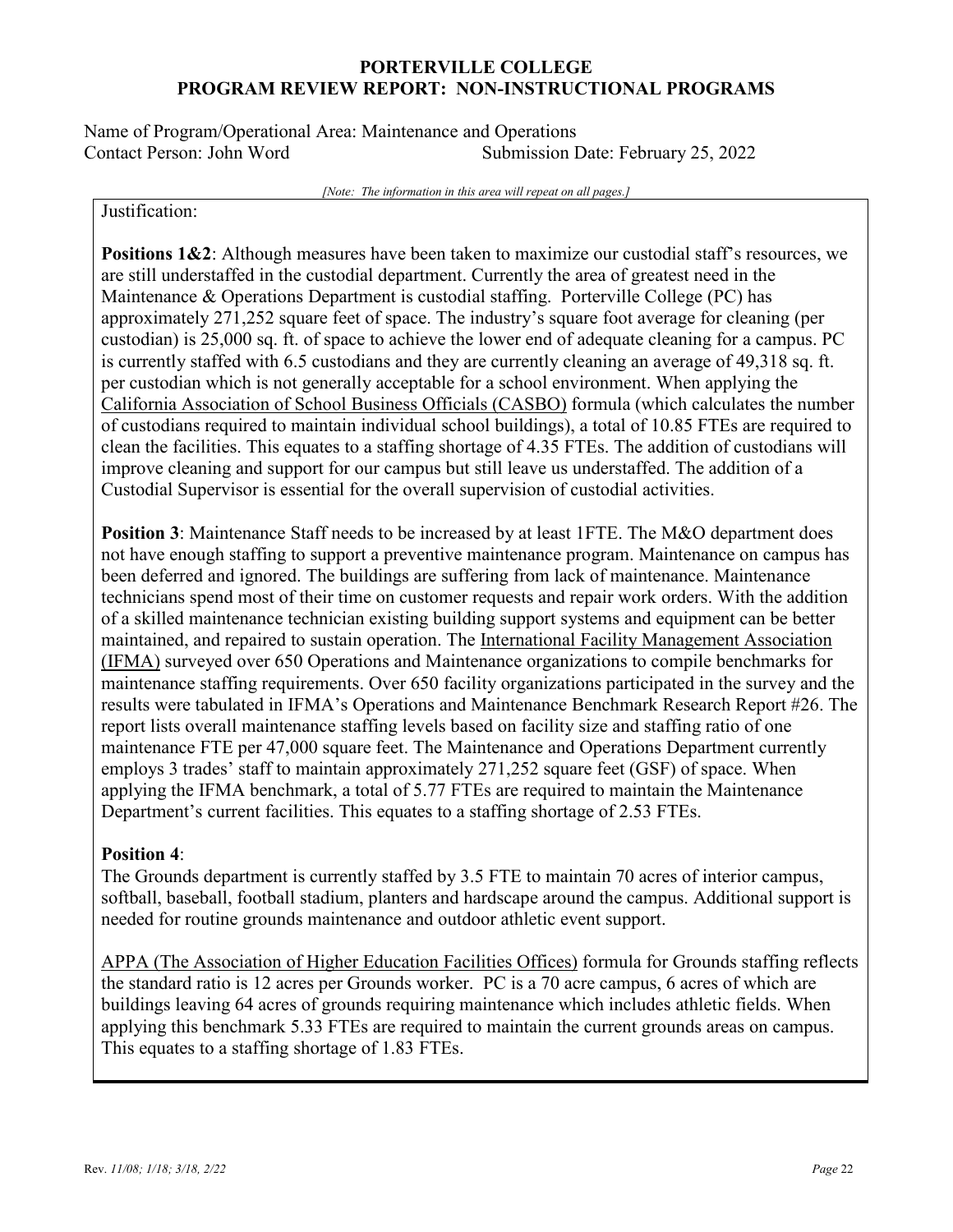## Name of Program/Operational Area: Maintenance and Operations Submission Date: February 25, 2022

#### *[Note: The information in this area will repeat on all pages.]* TECHNOLOGY REQUEST

Use this section to list any technology needs for your program. It is not necessary to put a price on these items; that will be done by the IT department. If you have more than two technology needs, add rows below.

|                        | Justification                                                              |
|------------------------|----------------------------------------------------------------------------|
| <b>Technology Need</b> |                                                                            |
| Scheduling             | Scheduling Software for Event Management to improve the Use of Facilities  |
| Software               | process.                                                                   |
|                        |                                                                            |
| Energy                 | Energy Management Software to improve building utility systems management. |
| Management             |                                                                            |
| Software               |                                                                            |
|                        |                                                                            |
| Asset                  | Asset Management Software to improve inventory of District property.       |
| Management             |                                                                            |
| Software               |                                                                            |

# FACILITIES REQUEST

Use this section to list any facilities needs for your program. It is not necessary to put a price on these items; that will be done by the Maintenance & Operations department. If you have more than two facilities needs, add rows below.

|                        | Justification |
|------------------------|---------------|
| <b>Facilities Need</b> |               |
| Item 1                 | N/A           |
|                        |               |
| Item 2                 |               |
|                        |               |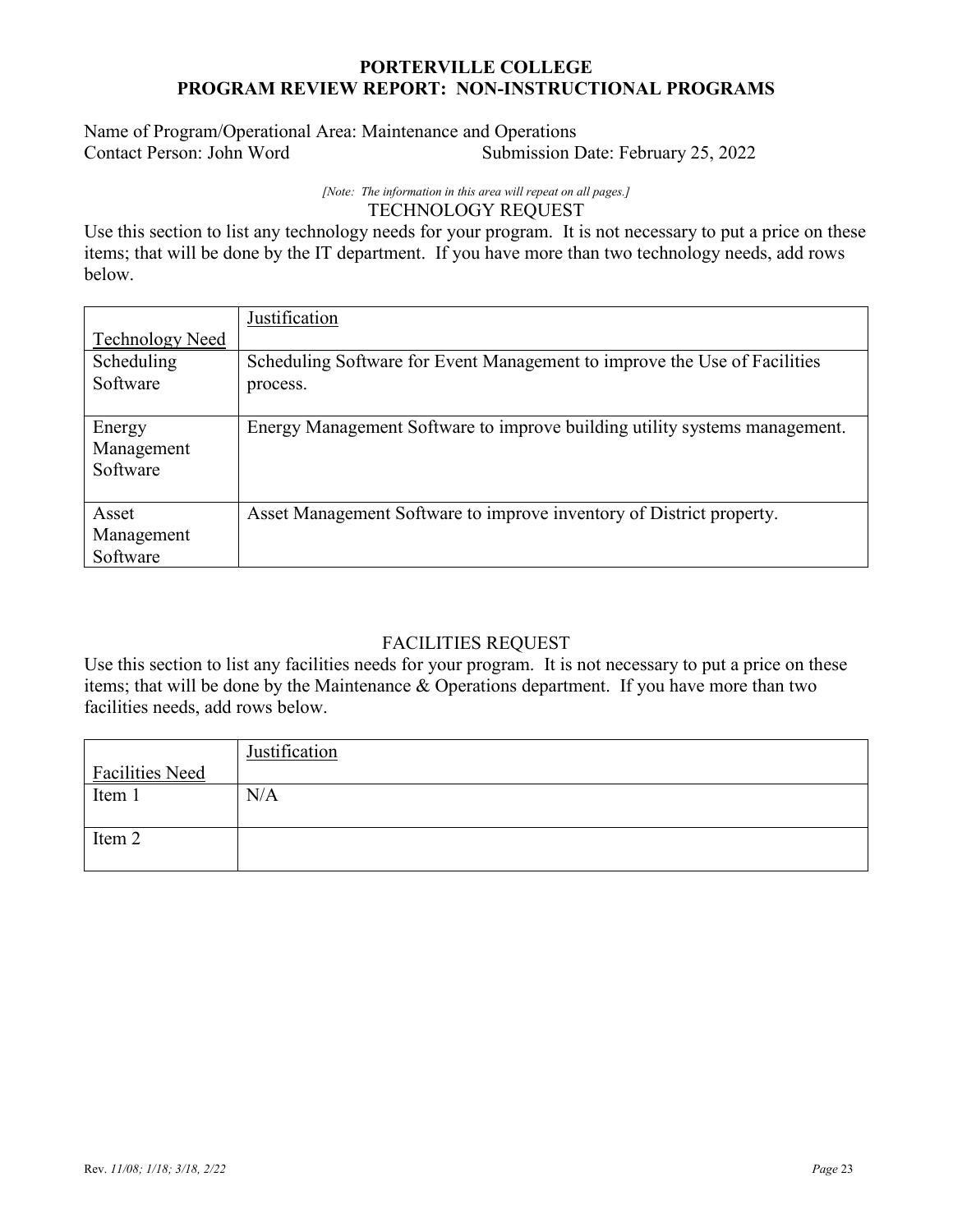## Name of Program/Operational Area: Maintenance and Operations Submission Date: February 25, 2022

*[Note: The information in this area will repeat on all pages.]*

## SAFETY & SECURITY REQUEST

Use this section to list any safety & security needs for your program. It is not necessary to put a price on these items; that will be done by the Safety and Security Program Manager. If you have more than two safety & security needs, add rows below.

|                                                      | Justification                                                                                                                |
|------------------------------------------------------|------------------------------------------------------------------------------------------------------------------------------|
| Safety & Security                                    |                                                                                                                              |
| <b>Need</b>                                          |                                                                                                                              |
| Surveillance<br>equipment<br>maintenance<br>contract | Security Surveillance System – Camera system maintenance contract needed to<br>insure software, and cameras are operational. |
|                                                      |                                                                                                                              |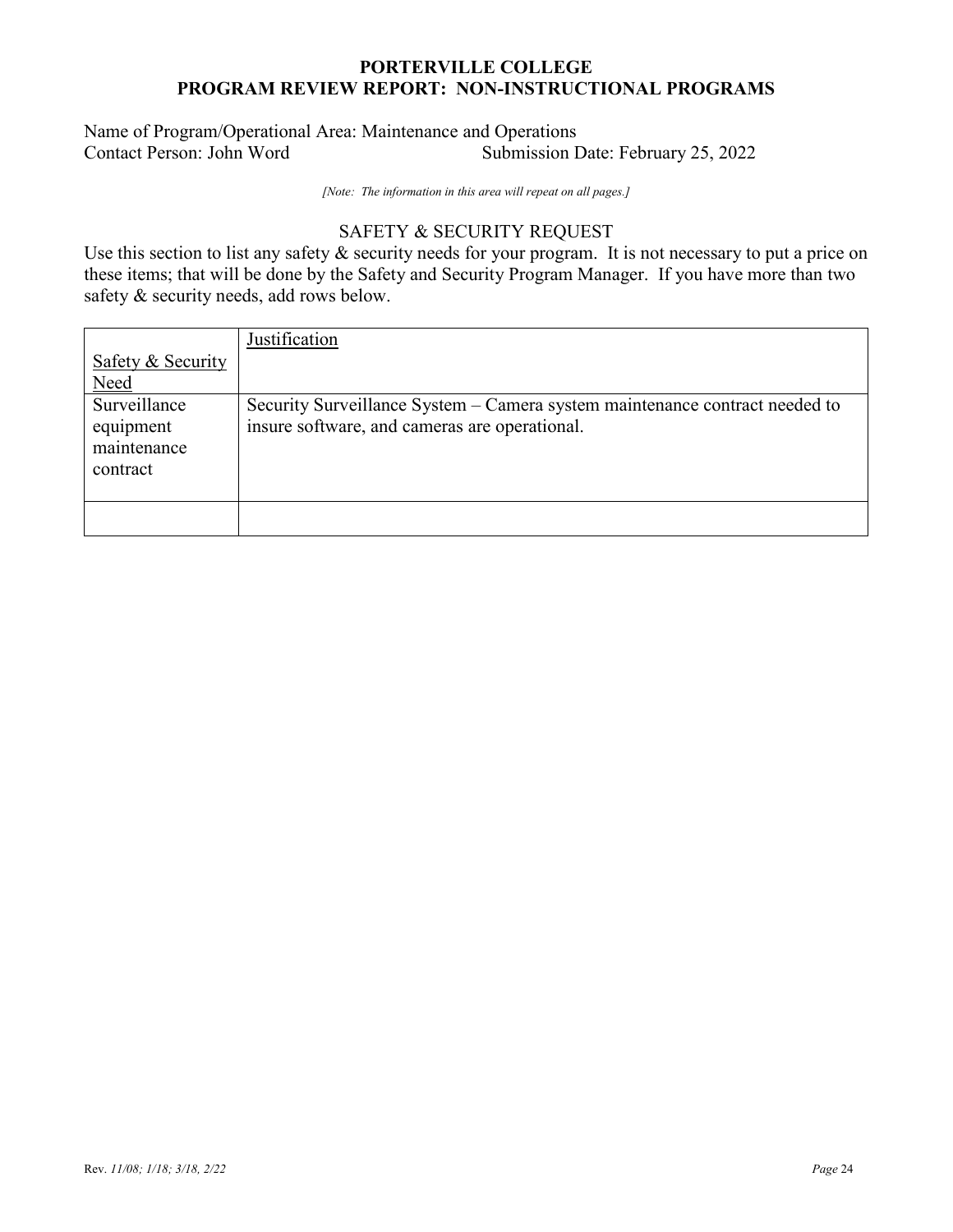## Name of Program/Operational Area: Maintenance and Operations<br>Contact Person: John Word Submission I Submission Date: February 25, 2022

*[Note: The information in this area will repeat on all pages.]*

BUDGET REQUEST

(Do not include staff increases in this section)

|                            | <b>Current Budget</b> | Amount of Change | <b>Revised Total</b> |
|----------------------------|-----------------------|------------------|----------------------|
| 2000 (Student Worker Only) |                       |                  |                      |
| 4000                       | 80,650                | 50,000           | 130,650.00           |
| 5000                       | 626,338               | 830,000          | 1,456,400.00         |
| Other                      | 55,900                | 26,343           | 82,243.00            |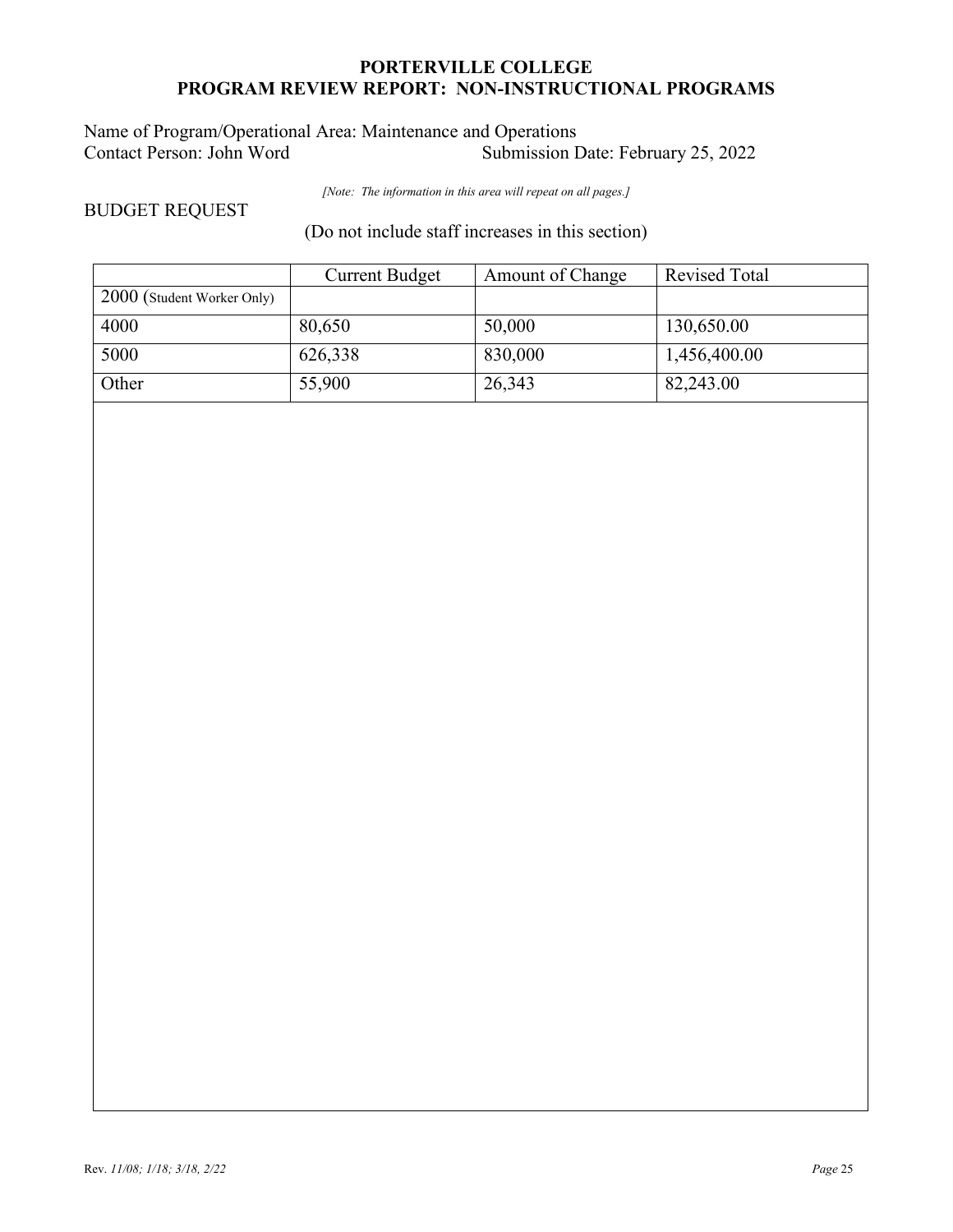## Name of Program/Operational Area: Maintenance and Operations<br>Contact Person: John Word Submission I Submission Date: February 25, 2022

*[Note: The information in this area will repeat on all pages.]*

Justification:

| <b>Budget</b> | Category                                  | Goal           | <b>Estimate</b> | <b>Description</b>                                                                                         |
|---------------|-------------------------------------------|----------------|-----------------|------------------------------------------------------------------------------------------------------------|
|               |                                           | 16             |                 | Buildings \$3.5k (includes replacement 12, 2-way radios @ \$285/ea.), Grounds \$10,650 (not including      |
| 4313          | <b>Supplies , Materials</b>               |                | \$14,150        | athletics)                                                                                                 |
| 5118          | <b>Campus security service</b>            |                | \$2,900         | Tel Tec, Service Contracts, added building monitoring, after-hours security                                |
| 5220          | <b>Other Services and expenses</b>        | 11             | \$3,250         | Travel/Training/Conferences to stay current on changes in industry standards.                              |
| 5650          | <b>Software License</b>                   |                | \$12,500        | SchoolDude Event Management for use of facilities control. Asset management software for Asset<br>control. |
| 5681          | <b>Grounds Maintenance</b>                |                | \$10,000        | In ground repairs or maintenance (lighting, sewer, drain, irrigation, control wiring, concrete)            |
| 6419A         | <b>Grounds Maintenance</b>                | 12             | \$80,000        | Purchase new riding lawnmower, tractor w/accessories, line painter                                         |
| 5681          | <b>Grounds Maintenance</b>                |                | \$42,000        | Replace landscape in parking lot planters with new bark or synthetic plants                                |
| 5681          | <b>Grounds Maintenance</b>                | 5              | \$55,000        | Tree pruning throughout the campus                                                                         |
|               | Vehicle                                   |                |                 |                                                                                                            |
| 5684          | <b>Repairs/Maintenance</b>                |                | \$3,000         | oil changes, tune-ups, tires, smog, repairs to fleet vehicles from automotive repair facility              |
| 5684          | <b>Fork Lift</b><br>Repairs/Maintenance   |                | \$2,500         | Maintenance and repairs to forklift that supports Swap Meet, M&O, Shipping and Receiving                   |
| 4313          | <b>Building Maintenance</b>               | 18/19          | \$900           | Key stock and Cardkey equipment & material                                                                 |
| 6413FA        | <b>Fleet Vehicles</b>                     | 4              | \$58,000        | <b>Lease Vans for PC Fleet.</b>                                                                            |
| 4313          | <b>Other Equipment, custodial</b>         | 12             | \$2,500         | replacement of older vacuums                                                                               |
| 5683          | <b>Building Maintenance Floor</b>         | $\overline{7}$ | \$12,000        | Drum sand and refinish wood floor in Fitness 744                                                           |
| 5683          | <b>Building Maintenance</b>               |                | \$137,000       | Exterior Bldg. Paint 110k, (AC, SM), Interior Paint 12k                                                    |
| Parking       | Parking                                   | 8/10           | \$320,000       | Parking lot coating and striping, Stadium, Parking lots A/B, Parking A drive apron.                        |
|               | Classroom                                 | $\overline{7}$ |                 |                                                                                                            |
| 6414          | <b>Furniture/Flooring</b>                 |                | \$575,000       | Classroom tables, chairs, teaching stations, lecterns, flooring.                                           |
|               | <b>Campus Security Cameras-</b>           | 14             |                 |                                                                                                            |
| <b>SRID</b>   | <b>PROJECT</b>                            |                | \$233,000       | Update security cameras throughout the campus, Adding new cameras to enhance coverage & repairs            |
|               | <b>Campus Chillers, Boilers</b><br>Annual | 23             | \$85,0000       | Chiller/Boiler annuals for all campus building HVAC systems to improve reliability                         |
|               | <b>Infrared Thermograph</b>               | 24             |                 |                                                                                                            |
| M J           | Campus                                    |                | \$15,000        | Infrared thermograph photography mapping of campus to detect energy loss, underground leaks.               |
|               | <b>Building Maintenance</b>               |                | \$110,500       | Repairs to buildings; roofs, walls, floor, HVAC's/chiller, plumbing, electrical, Rest Room repairs.        |
|               | HV switchgear &                           | 26             |                 |                                                                                                            |
| МJ            | <b>Transformer test repairs</b>           |                | \$25,000        | Campus high voltage main switchgear & high voltage transformer test and repairs                            |
|               |                                           |                |                 |                                                                                                            |
|               |                                           |                |                 |                                                                                                            |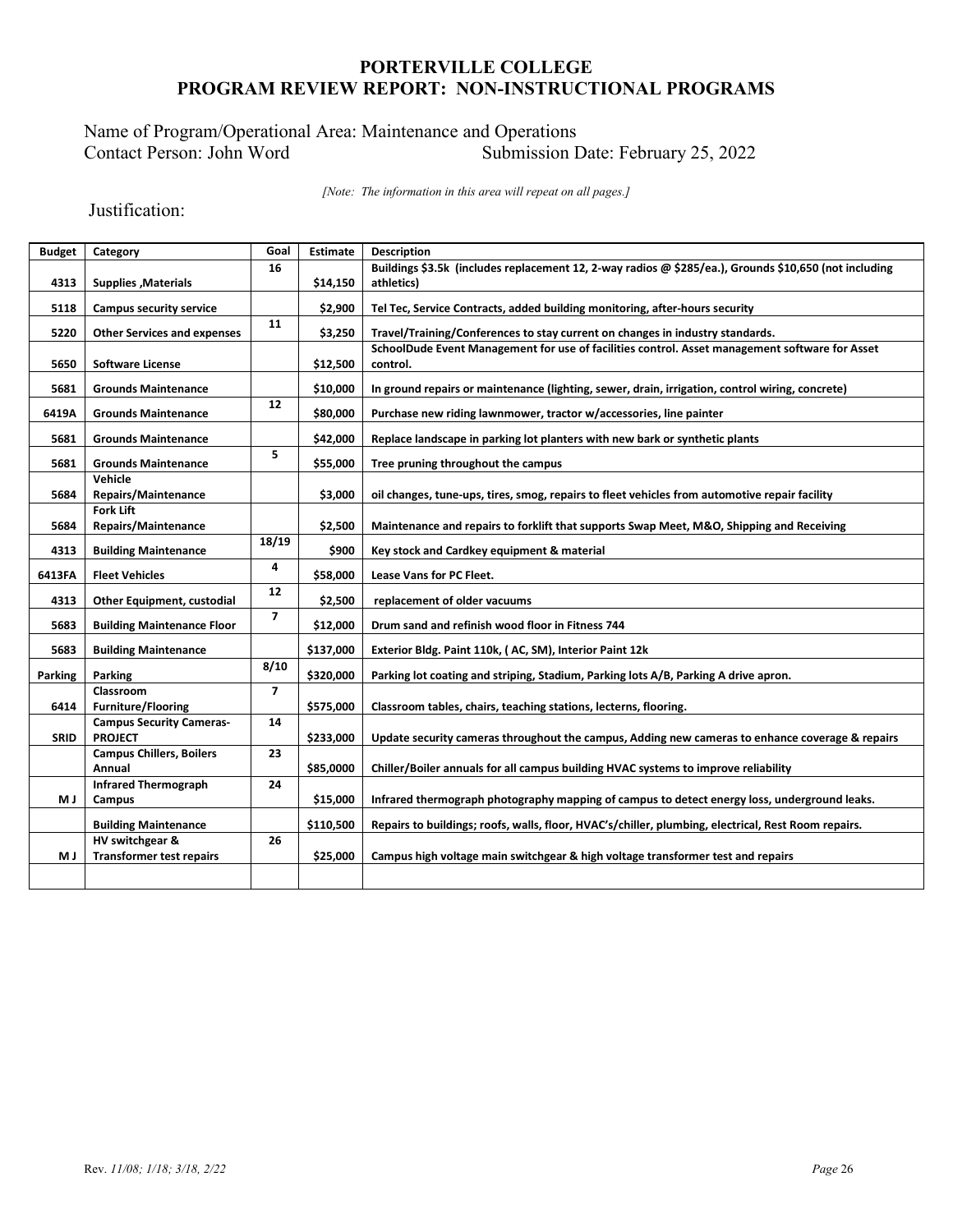### Name of Program/Operational Area: Maintenance and Operations Submission Date: February 25, 2022

*[Note: The information in this area will repeat on all pages.]*

**2191** – As mentioned earlier in this report our staffing level in the Maintenance & Operations department needs improvement in order to properly maintain the physical plant.

- Our custodian staff levels are not in alignment with the recommendations of the industry and California Association of School Business Officials (CASBO).
- Our Skilled Maintenance Technicians spend the majority of their time responding to emergency calls of failing equipment or customer requests.
- A large portion of our Grounds FTE is spent on supporting events rather than performing grounds maintenance. Additional FTE will help mitigate that which will enhance the health and safety of the exterior of our campus.

**4000** –Rising costs of supplies have driven up our costs. M&O continues to research ways to reduce all operational costs. Grounds supply budget reflects an increase associated with supplies and materials required maintain the campus landscape.

**5000** – This area has several categories that are vital to maintenance operations.

- Grounds Maintenance includes a costly endeavor to trim the trees throughout the campus. Trees continue to grow, larger, older branches break, some trees start to lean which affects their growth. Mistletoe is prevalent is most trees and needs to be removed during a pruning operation. If trees are not pruned, branches will continue to break and fall. Some will fall on buildings potentially causing damage and some could fall on students or staff. Trees will also continue to grow awkwardly and fall over from being top heavy. Increases also include costs associated with in ground repairs of lighting, drains, irrigation and concrete repairs. Pruning program provides for healthy trees.
- Building Maintenance includes funding needed to maintain a larger fleet of vehicles. These costs include routine vehicle maintenance, repairs, and smog inspections. In addition the forklift used daily with shipping/receiving/event support requires ongoing safety inspections, and routine maintenance/repairs to powertrain and hydraulic systems.
- The campus security alarm system has been expanded so that now all campus buildings are on the security monitoring system. Cost are reflected in this budget to provide ongoing security alarm monitoring, callout services and repairs.
- The campus fire alarm and fire protection system requires mandated tests and inspections for fire department compliance.
- Additional funds were added to support travel and training for M/O staff for continuing education of industry standards surrounding California College's facility maintenance and space planning requirements.
- Upgrade the Use of Facilities program adding modules to the existing School Dude Maintenance Direct and PM Direct currently being used District wide or other compatible program.
- Improve the asset management program protection inventory of District property.